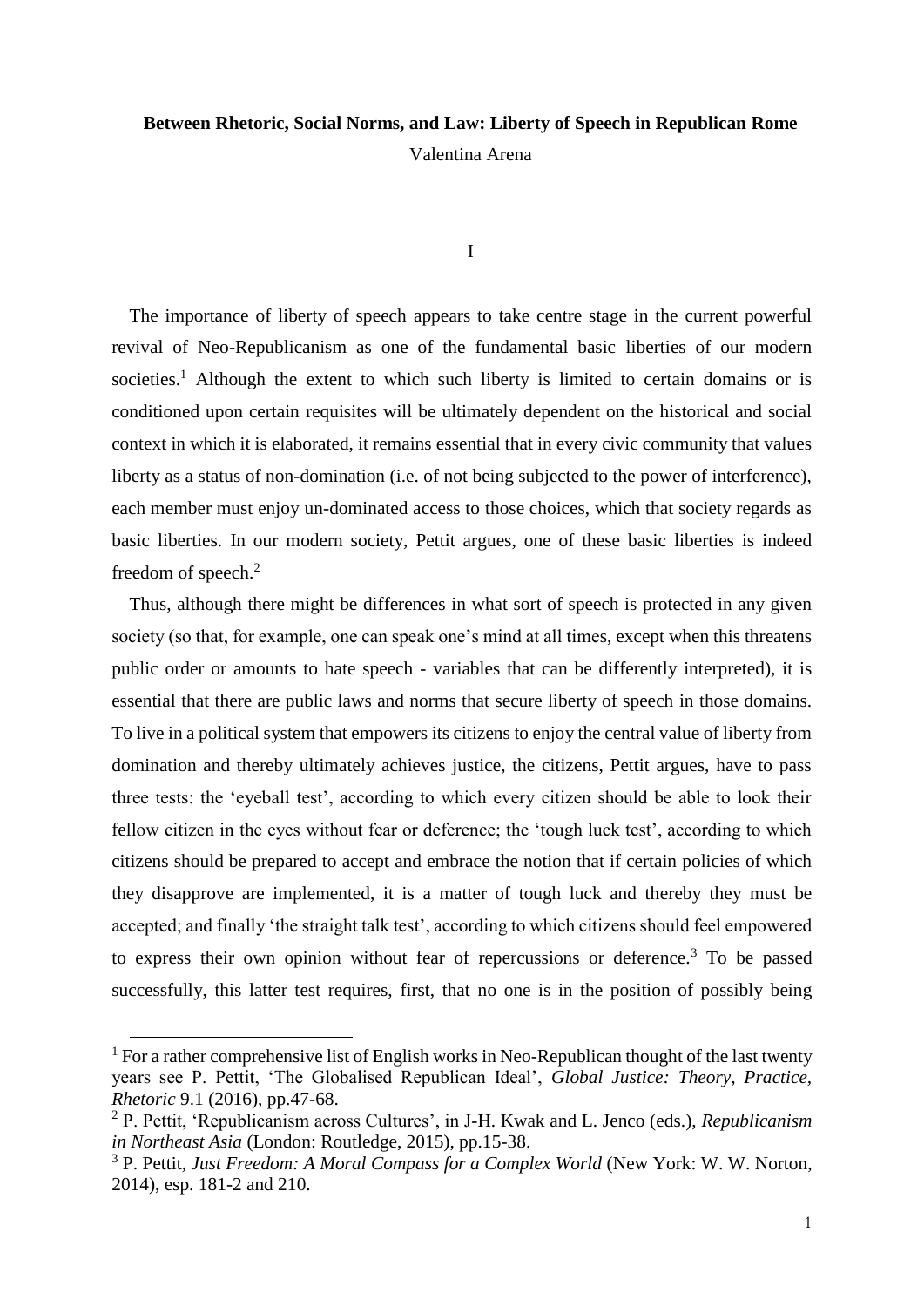obstructed, penalised or coerced in the domain of speech because he is effectively protected by law and customs; and second, that it is common knowledge amongst the members of the community that these protections are in place.<sup>4</sup>

Although this political philosophy finds its inspiration in the historical reality of the Roman Republic, it seems that in the course of the Republican period citizens shared a recognised ability to speak freely in public, but did not enjoy equal status with one another in the domain of speech as protected by law.

Nowhere in our sources concerning the Republic is there any attestation of liberty of speech as a legally guaranteed right of Roman citizens, which, equally recognised to every member of the civic community, protects the individual from the power of interference in the domain of speech. Although, as Brunt reminds us, 'we simply do not know that humble people would themselves never have claimed [this] right<sup>55</sup>, it remains a rather interesting fact that, in the preserved accounts of the struggles for the establishment of the plebeians' political and civic rights, we do not find any reference to call for its establishment – a fact that is even more striking when we consider that, as a collective, ordinary people expressed their opinions in public on various occasions, such as, for example, in theatrical performances and mimes.<sup>6</sup>

The fundamental question I would like to address here is why, in the course of the Republic, the right to speak freely was not protected by law and never came to be recognised as a formalised, subjective, right in Republican Rome.<sup>7</sup>

<sup>4</sup> P. Pettit, 'Enfranchising Silence: An Argument for Freedom of Speech', in T. Campbell and W. Sadurski (eds.), *Freedom of Communication* (Aldershot, Hants, England; Brookfield, Vt., USA: Dartmouth, 1994), pp.45-55.

<sup>5</sup> P.A. Brunt, *Fall*, p.315.

<sup>6</sup> Amongst the most recent contributions to the debate: C. Courrier, *La plèbe de Rome et sa culture (fin du IIe siècle av. J.-C. - fin du Ier siècle ap. J.-C.)* (Rome: École Française de Rome, 2014); C. Rosillo-López, *Public Opinion and Politics in the Late Roman Republic*,(Cambridge: Cambridge University Press, 2017); A. Angius, *Repubblica delle opinioni*.

<sup>7</sup> The closest attestation of this is to be found in Cic. *Plan*. 33 where, in the context of contention between the equites' and the senators' ability to speak their own mind, Cicero states: 'What! are these cavillers themselves tolerable, who suggest that freedom of speech on the part of a Roman knight (*libertas equitis Romani*) is intolerable? What has become of the tradition of old? And the equity of our legal system, where is it? (*ubi illa aequitas iuris?*) Where is the freedom of ancient days (*ubi illa antiqua libertas*), which it is now high time should be rearing her head and proudly renewing her youth after the tyranny of our civil calamities? ). However, it seems that Cicero here refers to a customary practice of the higher echelons of society, as opposed to a legal right. See K. Raaflaub, 'Aristocracy and Freedom of Speech in the Greco-Roman World', in I. Sluiter and R. M. Rosen, *Free Speech*, pp.21-40 on aristocratic contest for freedom of speech.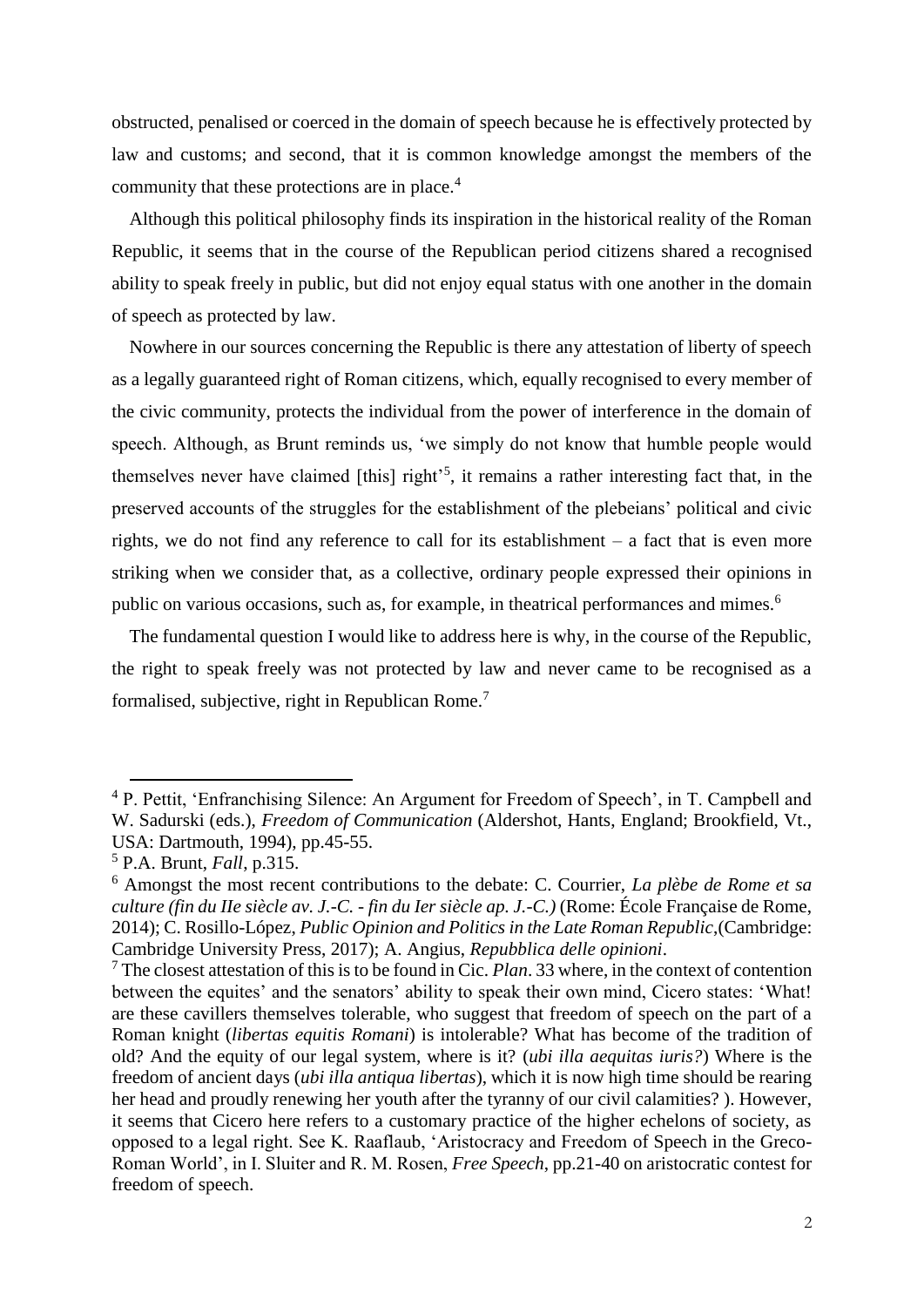Modern accounts of liberty of speech in Rome often do not make a clear analytical distinction between the right to speak one's own mind and the actual practice of doing so. As a result, given that, on the whole, the custom of speaking freely was pervasive in the Republic, $8$  a general scholarly consensus gathers around the idea of the existence of liberty of speech in Rome, which often is not fully distinguished from the existence of a legally protected right to speak freely.<sup>9</sup>

There are, of course, some very notable exceptions to this trend. Momigliano, for example, discussing the difference between Roman *libertas* and Greek *eleutheria*, stated that 'Rome never knew equality and liberty of speech', despite a number of democratic rights afforded to Roman citizens.<sup>10</sup> 'As a whole,' he argues, 'as Kloesel acutely observed, freedom of speech belonged to the sphere of 'auctoritas' rather than to that of 'libertas'<sup>11</sup> as the right of free speech was well protected only for men of high rank.<sup>12</sup> This view was also propounded by Wirszbuski, who maintained that in Rome 'the citizen had a vote, but he had no right to make his voice heard: freedom of speech, in the sense that any citizen had the right to speak, did not

 $8$  For exceptions, most notably the case of the poet Naevius, see below, 000.

<sup>9</sup> See, most recently, T.E. Strunk, *History after Liberty: Tacitus on Tyrants, Sycophants, and Republicans* (Ann Arbor: University of Michigan Press, 2016), p.133. I. Sluiter and R. M. Rosen, 'General introduction', in Id. *Free Speech in Classical Antiquity* (Leiden-Boston: Brill, 2004), p.13, reviewing the contributions, state that 'on the Greek side the issues constantly obtruding themselves concerned the status of *parrhesia* as a right or otherwise, and the limits of parrhesia (*when* is it acceptable, and when not?). On the Roman side, the practice of veiled language was emphasised and problematized.'

Interestingly H. Baltussen and P. J. Davis (eds.), *The Art of Veiled Speech: Self-Censorship from Aristophanes to Hobbes* (Philadelphia: University of Pennsylvania Press, 2015), p.318, refer to 'an inherent right to freedom of thought and expression' as a distinctive feature of societies that purport themselves as descendants from the cultural traditions of the ancient Greeks and Romans.

<sup>10</sup> R. Di Donato (ed.), *A. Momigliano, Nono contributo allo studio della Storia degli Studi Classici e del Mondo Antico* (Rome: Edizioni di Storia e Letteratura, 1992), p.49; see also Id. 'La Liberta' di Parola Nel Mondo Antico', *Rivista Storica Italiana* 83 (1971), pp.499-524 = R. Di Donato (ed.), *A. Momigliano. Sesto Contributo Alla Storia Degli Studi Classici e Del Mondo Antico* II (1980), pp.403-36, and Id. 'Freedom of Speech and Religious Tolerance in the Ancient World', in *Annali della Scuola Normale Superiore di Pisa. Classe di Lettere e Filosofia*, ser. 3, 4.2 (1974), pp.331-49 = = R. Di Donato (ed.), *A. Momigliano. Sesto Contributo Alla Storia Degli Studi Classici e Del Mondo Antico* II (1980), pp.459-76 = S.C. Humphreys, *Anthropology and the Greeks* (London: Routledge, 1978), pp.179-93, esp. p. 185f. <sup>11</sup> A. Momigliano, *Review Discussion* of 'L. Robinson, Freedom of Speech in the Roman Republic'. A dissertation submitted to the Johns Hopkins University, Baltimore (printed by J. H. Furst Company, Baltimore; distributed by the author, Centre College, Kentucky, 1940)'; *JRS* 42 (1952), pp.120-4; H. Kloesel, *Libertas*. (Breslau: R. Nischkowsky., 1935), p.26. <sup>12</sup> On this see K. Raaflaub, 'Aristocracy and Free Speech in the Greco-Roman World' in I.

Sluiter and R. M. Rosen *Free Speech*, p.57.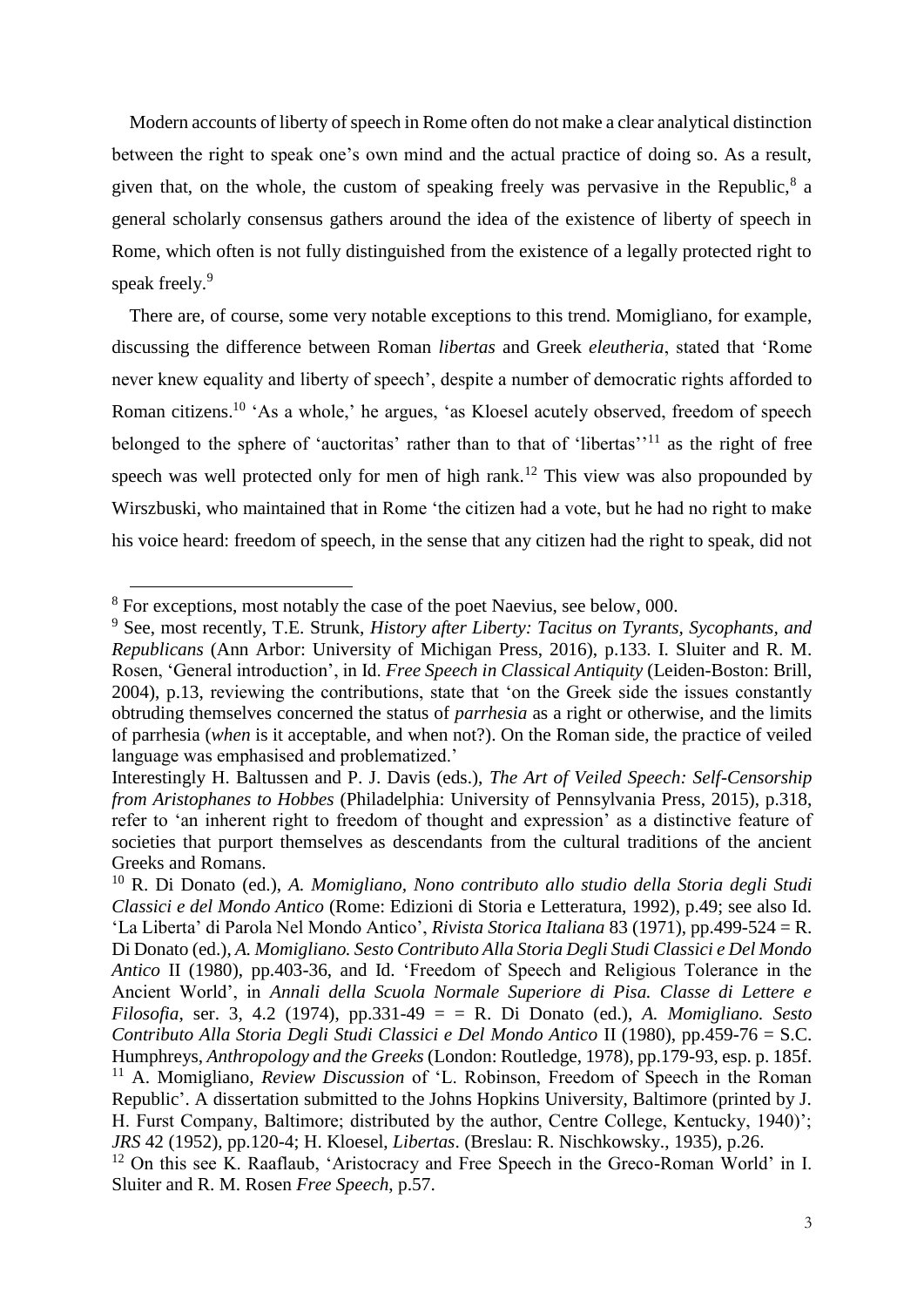exist in the Roman Assemblies.'<sup>13</sup> In comparison with the Greek world, where *parrhesia*, in his view, was a right to defend or to bestow upon a citizen, Scarpat claims that the Roman Republic, and even less so the Empire, never knew the right of free speech.<sup>14</sup>

According to these scholars, the reasons for such absence in Rome lies in the intrinsically aristocratic nature of the Roman political system, which never approximated, in Scarpat's opinion, nor wished to emulate the model of Athenian democracy. For liberty of speech to be configured as a field that needed legal protection, it required not only an aspiration to political equality, which, these scholars argue, Romans never experienced as they were deprived of any meaningful political autonomy, but also the development of the rights of individual conscience, which the Republic did not know. For this to be developed, Arnaldo Momigliano argues, following Benjamin Constant, it required the opposition of an individual religious conscience to the authority of the commonwealth, which, first exercised by the Christian church, established an alternative focus of true, legitimate, power in the commonwealth of God.

Even those scholars who, like Peter Brunt, argue in favour of the existence of an ancient right to freedom of speech in Republican Rome, find themselves conceding that in *contiones*, the assemblies where public affairs were debated, Roman citizens did not have a right to speak.<sup>15</sup> As Pina Polo notes, addressing the people at a *contio* was a prerogative of a magistrate, but never a citizens' right.<sup>16</sup> Since only the magistrate, who called the assembly and presided over it, had the right to address it, the contemporary sources talk about a *potestas contionandi*  as a prerogative of the magistrates, but never about a *ius contionandi* as an entitlement of the Roman citizens, which in Rome, Pina Polo argues, never existed.<sup>17</sup> It was this magistrate who

<sup>13</sup> Ch. Wirszbuski, *Libertas as a Political Idea at Rome During the Late Republic and Early Principate* (Cambridge: Cambridge University Press, 1950), p.18 and n. 2.

<sup>14</sup> G. Scarpat, *Parrhesia greca, parrhesia cristina* (Brescia: Paideia editrice, 2001), p.137. For a different understanding of *parrhesia* as less of right than an attribute of citizenship and a social expectation see D.M. Carter, 'Citizen Attribute, Negative Right: A Conceptual Difference between Ancient and Modern Ideas of Freedom of Speech', in I. Sluiter and R. M. Rosen, *Free Speech*, pp.197-220 and D. Konstan, 'The Two Faces of Parrhesia', *Antichthon* 46 (2012), pp.1-13.

<sup>15</sup> P.A. Brunt, *Fall of the Roman Republic* (Oxford: Clarendon, 1988), p.315.

<sup>16</sup> F. Pina Polo, '*Contio*, *Auctoritas*, and Freedom of Speech in Republican Rome', in S. Benoist (ed.), *Rome, une cité impériale en jeu. L' impact du monde romain selon Fergus Millar* (Leiden-Boston: Brill, 2012), pp.45-58; for a full analysis of the evidence see F. Pina Polo, *Las contiones civiles y militares en Roma* (Zaragoza: Monografías de Historia Antigua, 1989), pp.74-80.

<sup>17</sup> Pina Polo, '*Contio*, *Auctoritas* and Freedom of Speech', p.52. CIL III392=ILS 7192 (inscription from Alexandria Troas, first century AD) presents the only extant reference to *ius contionandi*, which, in Pina Polo's opinion, should be understood as an honorary grant for Caius Iulius Iunianus, who had not been a magistrate. On this inscription see F. Pina Polo, 'Ius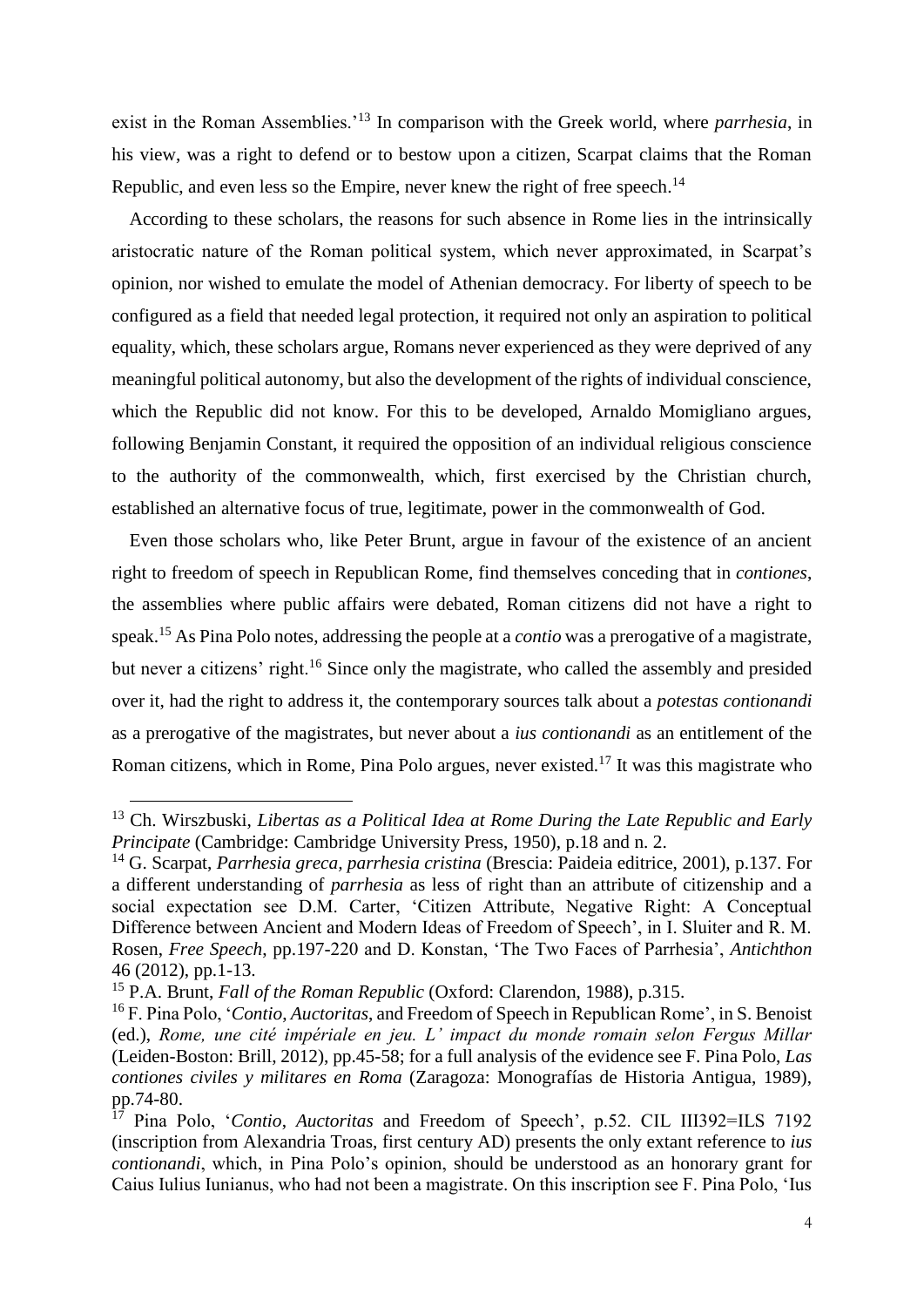decided who else could speak, in what order and for how long.<sup>18</sup> With few exceptions, these were usually distinguished people, members of the elite, either magistrates in office or exmagistrates, and indeed many of them were *consulares*. In theoretical terms, the right to speak freely before an assembly was expression either of the *potestas* of the magistracy held by the orator or of his *auctoritas*, the high social status recognised by the rest of the civic community, but was not one of the rights inherent in Roman citizenship.<sup>19</sup>

Most recently, developing an argument put forward by Martin Jehne in a novel direction, Andrea Angius has mounted a powerful counteroffensive to this contention.<sup>20</sup> Discussing the case of P. Scaptius, on old plebeian man, who, according to the narratives of Livy and Dionysius of Halicarnassus, in 446BC intervened in a debate between the Arcians and Ardeans over a neighbouring territory, both Martin Jehne and Andrea Angius note that the appeal to the tribunes by Scaptius against the consuls, who ordered him to be removed from the assembly, is an attestation of the citizens' right to speak.<sup>21</sup>

contionandi y contiones en las colonias romanas de Asia Menor acerca de CIL III 392', *Gerión* 7 (1989), pp.95-106.

<sup>&</sup>lt;sup>18</sup> In an interesting passage, which seems affected by a certain degree of misunderstanding, Dio Cassius discusses the opposition of Favonius and Cato to the proposal about provincial arrangements: 'that day was used up in such wise that the tribunes could not speak at all. For in all the meetings of the people in which they deliberated, the right to speak was given to the private citizens ahead of the magistrates, to the end apparently that none of them, captivated beforehand by the opinion of a superior, should conceal any of his own ideas, but should speak out his mind with entire frankness' delete the whole quotation? (39.35.1-2).

<sup>&</sup>lt;sup>19</sup> Pina Polo, 'Contio, Auctoritas and Freedom of Speech', p.53. In a similar vein, C. Rosillo Lopéz, *Public Opinion and Politics in the Late Roman Republic* (Cambridge: Cambridge University Press, 2017), pp.27-30. See also R. Morstein-Marx, *Mass Oratory and Political Power in the Late Roman Republic* (Cambridge: Cambridge University Press, 2004), p.163 and D. Hiebel, *Rôles institutionnel et politique de la contio sous la république romaine: pp.287-49 av. J.-C* (Paris: De Boccard 2009), pp.97-98.

<sup>&</sup>lt;sup>20</sup> M. Jehne, 'Scaptius oder der kleine Mann in der großen Politik. Zur kommunikativen Struktur der contiones in der römischen Republik', Politica Antica 1 (2011), pp.59-87 and A. Angius, *La Repubblica delle opinioni. Informazione politica e partecipazione popolare a Roma tra il II e il I secolo a.C.* (Milano, 2018), esp. pp.303-8.

 $21$  Liv. 3.71.3-5 and Dion. Hal. 11.52.1-4, whose text concerning the events just before Scaptius' speech has, however, not been preserved. Although he states that ultimately the right of citizens to speak was almost exclusively exercised by the political elite, Martin Jehne, 'Scaptius', 2011, p.81 observes: 'Daß Scaptius spricht, ist ein Ausbruch aus seiner Rolle als einfacher Plebeier, das ist ungehörig, ist aber – wie auch das Eingreifen der Tribune zeigt – im Prinzip Teil der Bürgerrechte.' Taking this argument to an overall different conclusion, Angius, *Repubblica delle opinion*, p.309, states: 'sembra chiaro che il diritto di parola fosse rivendicabile, in misura uguale, da chiunque godesse della cittadinanza romana a prescindere dallo status o dalla discendenza. Che la mancata concessione della parola configurasse una violazione della *libertas* del cittadino e' del resto mostrato chiaramente dall'episodio di Scapzio, a cui al rifiuto dei consoli l'uomo invoca l'*auxilium* dei tribuni.'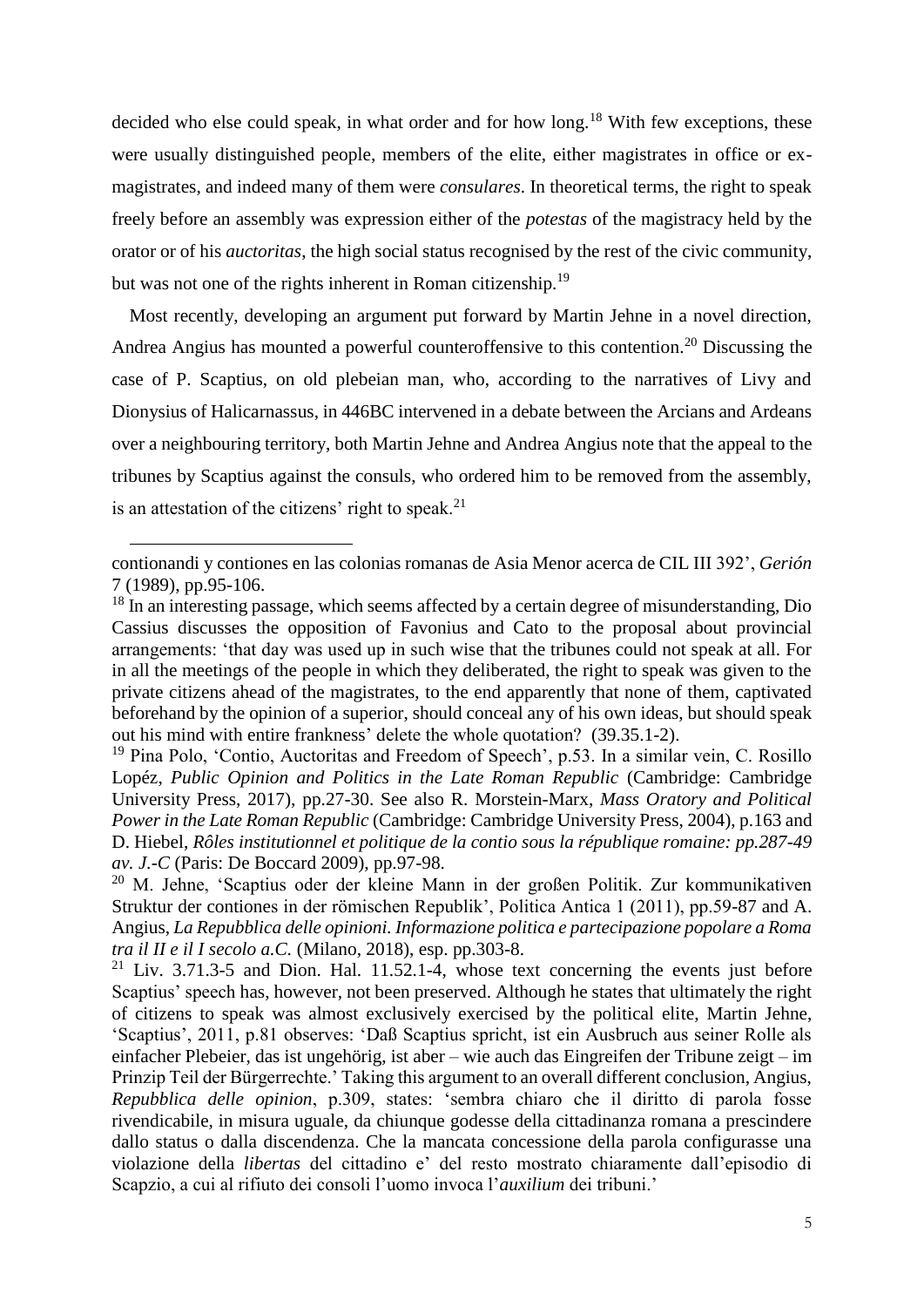Responding to Scaptius' request to talk in the interest of the commonwealth (*de re publica dicere*), the consuls declared he was untrustworthy (*vanum eum*) and ought not to be listened to and indeed removed from the assembly. In response, Scaptius appealed to the tribunes of the plebs, who, Livy tells us, guaranteed him the possibility to say what he wished to say and, he adds, the plebs wished to hear.

However, although at first sight the intervention of the tribunes of the plebs appears a very strong evidence in support of freedom of speech as a right, the recourse to the *auxilium* of the tribunes of the plebs does not signify that speaking freely in the political arena was a Roman civic right. The so called *ius auxilii* enabled the tribunes to provide assistance to any citizen against any form of arbitrary punishment by a magistrate, that is a punishment that was perceived as unjustified, and was not exclusively limited to provide assistance against the violation of existing rights. $^{22}$ 

Nor do the following cases that Angius adduces attest the existence of a *right* to speak freely in public, shared equally by all citizens, but rather indicate that the *ability* to do so existed and *expectation* of speaking freely in assembly was prevalent, regardless of whether they were ever transformed into actuality. Seneca the Elder, in his *Contraversiae*, discusses two cases where being barred from speaking freely *in contione* functioned as a punishment: the first was a case of inappropriate behaviour, the second, a case of theft. Discussing the instance of the man who was raped when wearing women's clothes (*raptus in veste muliebri*), Seneca states that 'an unchaste man shall be barred from speaking in public. A handsome youth betted he would go out in public in women's clothes. He did so, and got raped by ten youths. He accused them of violence, and had them convicted. Forbidden by a magistrate to speak to the people, he accuses the magistrate of injuring him.'<sup>23</sup> In the second case, Seneca attests, 'a thief shall be barred from public meetings.' A man who had accused a rich man of treason dug through his wall at night and took a writing-case containing letters from the enemy. The rich man was convicted. When his accuser wanted to speak at a public meeting, he was barred by the magistrate. He sues him for injury.<sup> $24$ </sup> Quintilian too discusses two cases where the barring from public speaking *in contione* functioned as punishment for two distinct groups, those who have exhausted their patrimony and the male children of a prostitute.<sup>25</sup>

<sup>&</sup>lt;sup>22</sup> F. De Martino, *Storia della costituzione romana*, I ( $2<sup>nd</sup>$  ed., 1972), pp.353-63; and M. Humbert, *Institutions politiques et sociales de l'antiquité* (Paris, 1989), pp.249-51. A.W. Lintott, *The Constitution of the Roman Republic* (Oxford: Clarendon Press, 1999), pp.125-8. <sup>23</sup> Sen. *Contr*. 5.6..

<sup>24</sup> Sen. *Contr*. 10.6.

<sup>25</sup> Quint. *Inst. Or.* 3.11.13 and 7.6.3.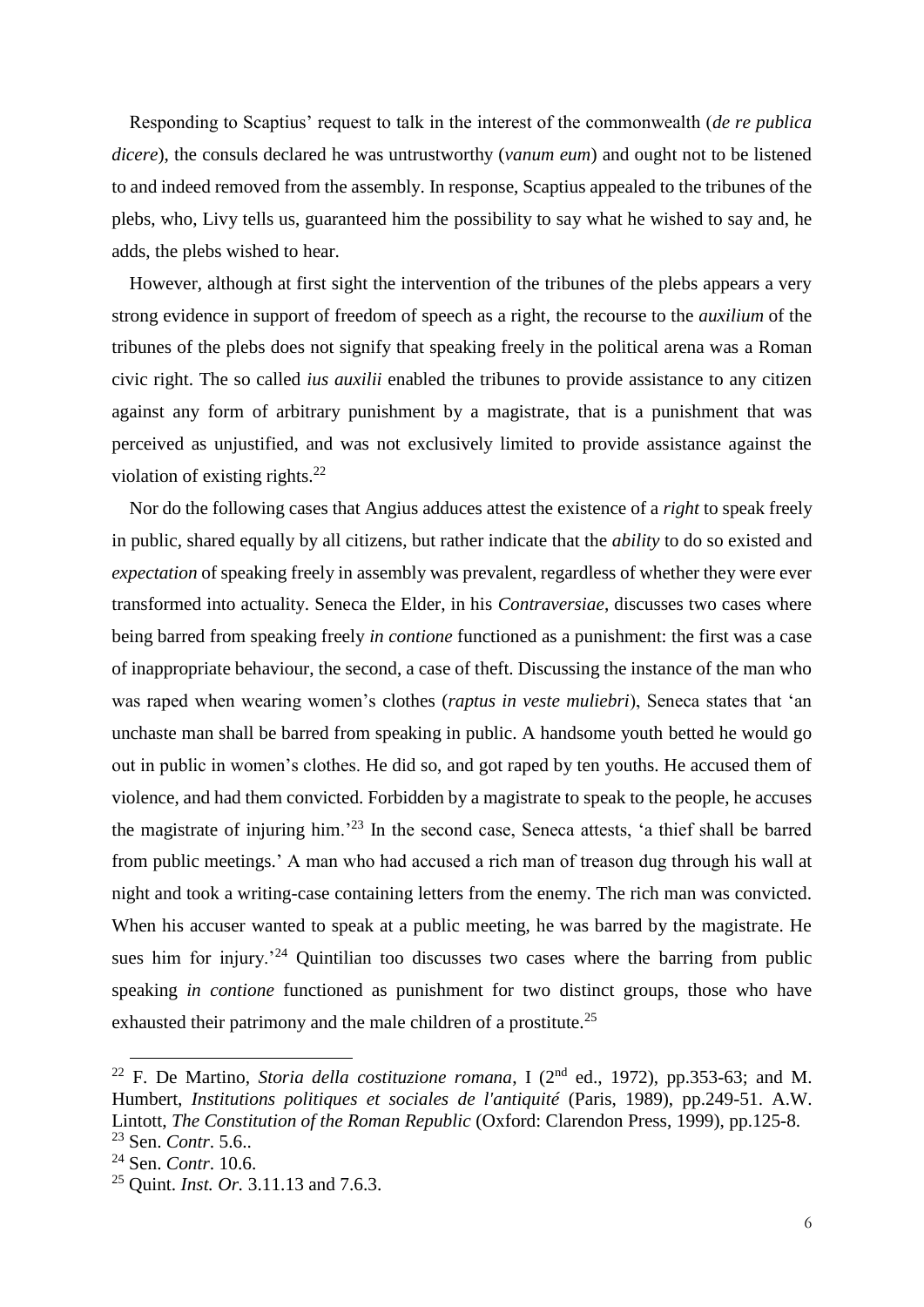It seems that all these cases make a very important point: speaking freely in public was recognised as an ability that all Roman citizens expected to share amongst them, and, as such, could be subject to limitations and even oppression. It is not a coincidence that, as Ineke Sluiter and Ralph Rosen point out, in Rome the phenomenon of veiled speech was thematised much more than the practical political aspects of free speech.<sup>26</sup> However, nowhere in the sources does the right of a Roman citizen to speak one's mind appear to be legally protected.

Of course, Republican Rome knew laws regulating free speech and perhaps even later provisions had passed concerning *iniuria*. <sup>27</sup> However, in these cases, as later on under Augustus, these measures acted as means of restraints and inhibitions and did not directly address the right of the individual to speak freely. There is an essential difference between the individual right of free speech and the right not to be slandered. The line of demarcation may well be the same, but one reaches it from opposite perspectives.

II

Although we do not know whether every citizen, regardless of his station in society, had the possibility of expressing his opinion without fear of retaliation or repression and deference in any context of his life,<sup>28</sup> it seems that people, on the whole, did *de facto* enjoy a considerable amount of liberty to speak their own mind. It is sufficient to think about the conspicuous role played by invective in Roman public oratory, or the irreverence of the theatrical performances and mimes, or even the personal vituperation that plays such a remarkable part in some Latin poetry, to appreciate the extent of liberty of speech practiced in the Roman Republic.

The altercation between Clodius and Cicero, for example, that took place in the senate in 61BC or the heated exchange between Piso and Cicero that culminated in Cicero's *in Pisonem* and Piso' rejoinder, show the extent to which one could go to deprecate one's opponent: *belua* (beast), *carnifex* (murderer), *maialis* (pig) were only some of the epithets that one could adopt to win his case and cast the opponent as an outsider.<sup>29</sup> Nor was this sort of abuse confined to

<sup>26</sup> I. Sluiter and R. M. Rosen, *Free Speech,* p.13.

 $27$  See below, 000.

<sup>28</sup> P. A. Brunt, *Fall*, p.314.

<sup>29</sup> On Clodius and Cicero see Cic. *ad Att*. 1.16.10 with H. van der Blom, 'Character Attack and Invective Speech in the Roman Republic: Cicero and as target', in M. Icks and E. Shiraev (eds.), *Character Assassination throughout the Ages* (New York: Palgrave Macmillan, 2014), pp.40-3. On the exchange between Piso and Cicero see V. Arena, 'Roman Oratorical Invective', in W. Dominik and J. Hall (eds.), *Companion to Roman Rhetoric* (Blackwell, 2007),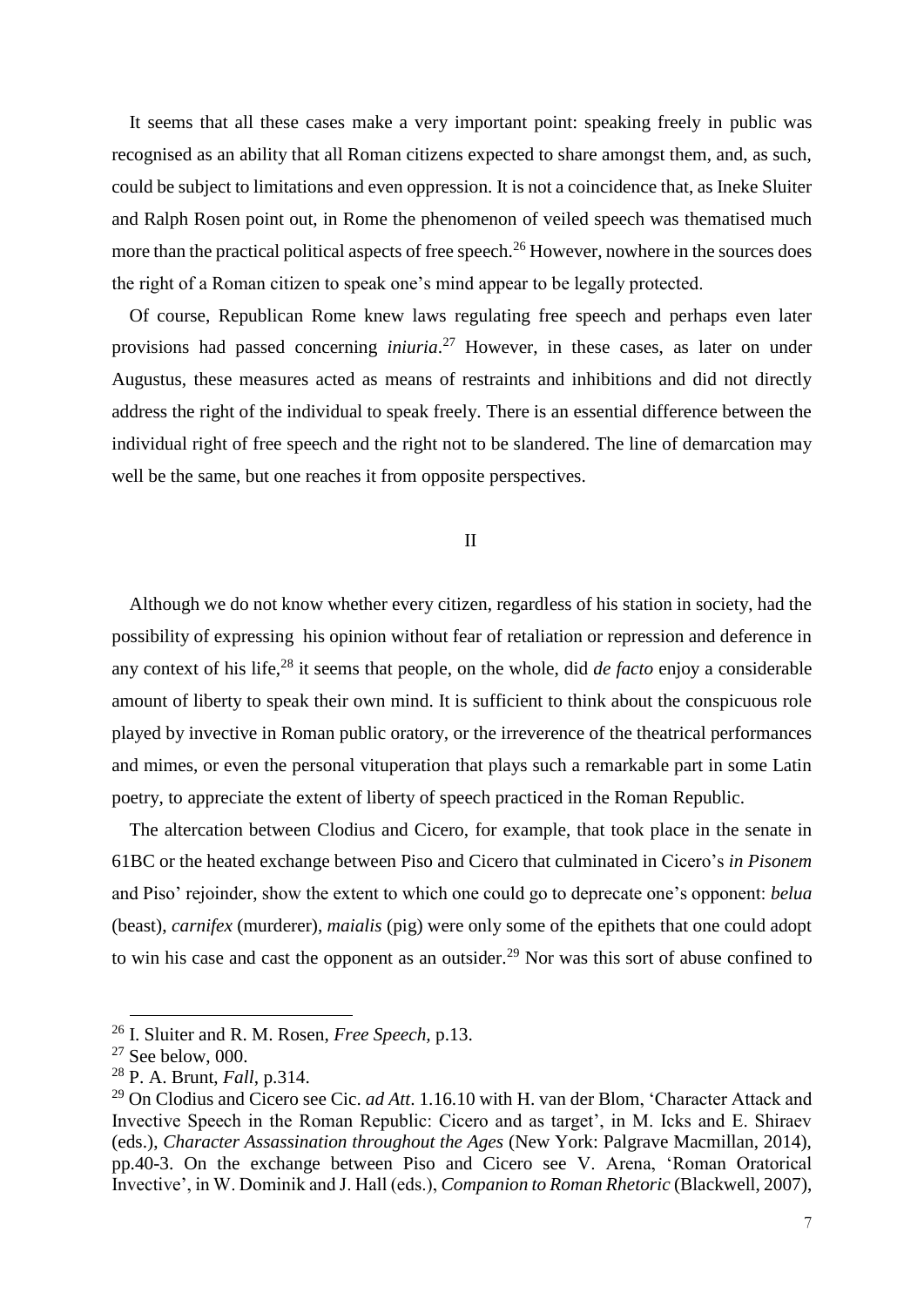public oratory. The poet Catullus famously portrayed Egnatius as 'son of rabbity Celtiberia, made a gentleman by a bushy beard and teeth brushed with Spanish urine,<sup>30</sup> and Horace did not spare from ridicule a tremendously annoying chatterbox, of whom he desperately tries to dispense with.<sup>31</sup>

Nor was this exercise of free speech the exclusive preserve of members of the elite. Even the theatre and the mimes provided occasions for speaking freely on the part of actors, authors, as well as the opportunity for endorsement or rejection by the wider audience as a collective. During a performance at the Apollinarian games of 59BC the actor Diphilus, probably a freedman as his name suggests, declaimed the verse 'to our misfortune art thou great', pointing at Pompey who was in the audience. In the midst of general approval, with people recalling it several times, and, without any hesitation, he, certainly not a man of high rank, accused Pompey of his excessive power again by gesture.<sup>32</sup> Pompey was indeed, at the time, a target of public attack, against whom, so it seems, anyone who wished to do so could launch his assaults. Even 'a country townsman, smelling of his father's slavery,' as Valerius Maximus describes him, 'unbridled in his temerity, intolerable in his presumption, was allowed to recall with impunity the gaping wounds of the civil wars, now overlaid with shrivelled scars. So, at that time it was at once very brave and very safe to insult Cn. Pompeius. But the considerably lowlier lot of the following individual does not permit me to deplore this at greater length.'<sup>33</sup> But Pompey was not the only prominent politician of the late Republic to be subjected to open criticism. Laberius, an *eques* of fiercely free speech (*eques asperae libertatis*), as Macrobius describes him, famously challenged Caesar's power, professing 'the need for him whom many fear to fear many', while in his mimes Publius Syrus, an ex-slave from Syria, commented on current political circumstances that so greatly worried the main political protagonists of the time that they kept each other informed about them.<sup>34</sup>

pp.149-60, esp. pp.152-3 and I. Hammar, *Making Enemies. The Logic of Immorality in Ciceronian Oratory* (Stockholm: Lund University, 2013), pp.233-7 and pp.266-71.

 $30$  Catul. 37. pp.19-20; on Egnatius see also 39. For other examples see also Catul. 16; 23; 30. <sup>31</sup> Hor. *Sat*. 1.9. See also Hor. *Sat*. 1.4 and *Sat*. 2.3.

<sup>32</sup> Cic. *Att*. 2.19.3; Val. Max. 2.6.9.

<sup>33</sup> Val. Max. 6.2.8.

<sup>34</sup> Lab. *Mim*. 98–124; 125; 126 r.3. On the famous episode of Laberius see Macr. *Sat*. 2.7.1-9; on Syrus and the politicians' preoccupations with the comments of mimes on current political affairs see Cic. *Att*. 14.2.1 (on Publius Syrus' approval of the 'liberators'); 14.3.2 (referring to the *mimorum dicta*); *Fam*. 7.11.2. On the relation between censorship and freedom of speech on stage see G. Manuwald, 'Censorship for the Roman Stage?', in Baltussen and Davis (eds.), *Art of Veiled Speech*, pp.94-114, esp. pp.102-3.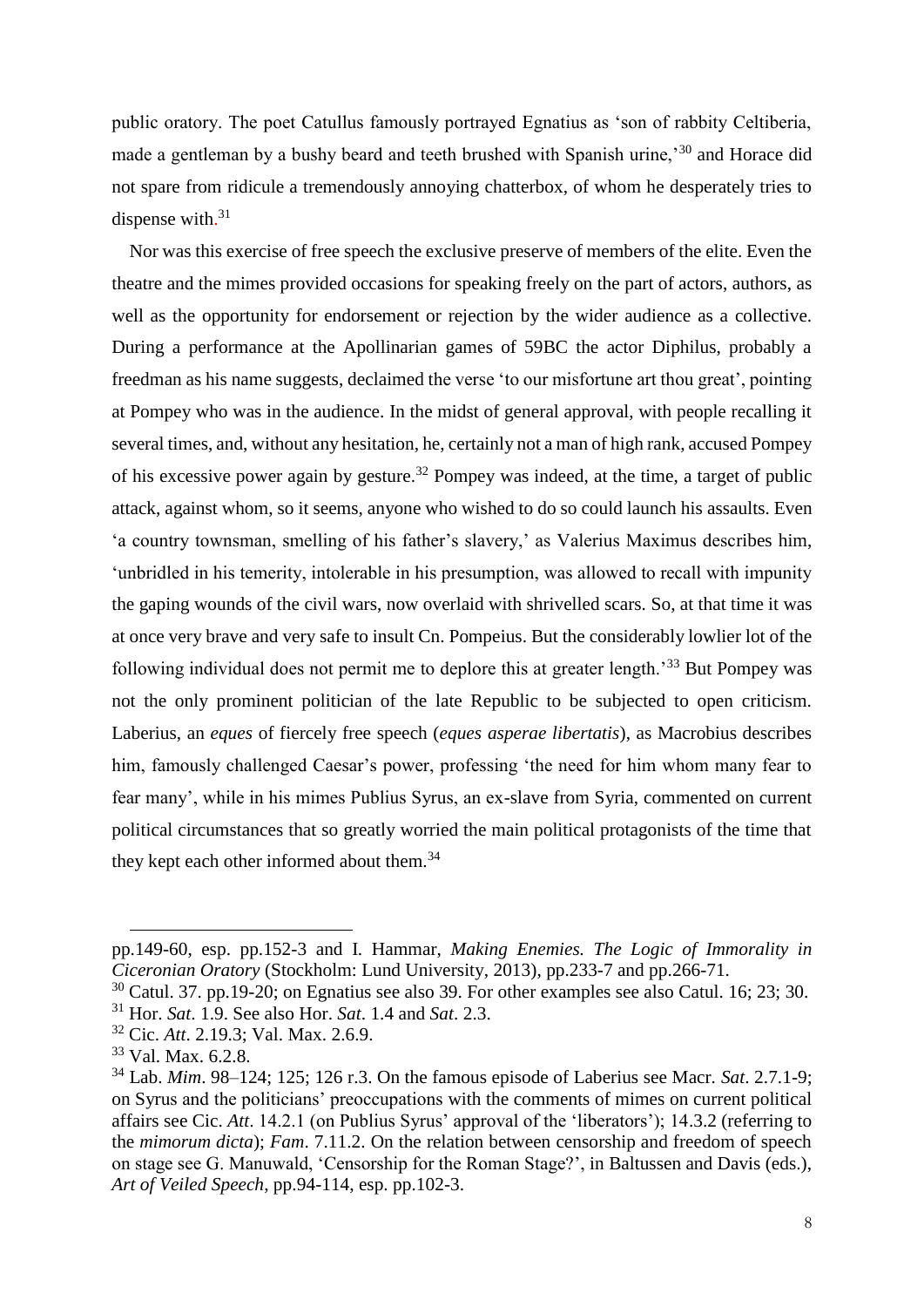These examples, abundant in our sources, are not refuted by the famous episode concerning the return of Scipio Africanus from Numantia. Instigated by Cn. Carbo to comment on the death of Tiberius Gracchus, Scipio stated that Ti. Gracchus had been rightly killed. Responding to the uproar of the enraged people, Scipio contemptuously replied that '"Let people to whom Italy is a stepmother hold their tongues," he said. Then as shouts went up, "You won't make me afraid of those I brought in chains now that they are loose." The whole people had been a second time insultingly chided by a single man and (such is the honour paid to virtue) held their peace.' Confronted by these contemptuous and trenchant words of one of the leading members of the community, the people held quiet, not because they were subdued by his *auctoritas*, thereby unable to exercise their liberty of speech. Their 'silence', Valerius Maximus explains, 'was not a tribute to fear (*nec timori datum est silentium*), but because many anxieties of Rome and Italy had been brought to an end thanks to the Aemilian and Cornelian clans, the Roman populace was not free-spoken to Scipio's free speech (*sed quia beneficio Aemiliae Corneliaeque gentis multi metus urbis atque Italiae finiti erant, plebs Romana libertati Scipionis libera non fuit*).'<sup>35</sup> Free to express their own mind without fear of those in power, as they have done on other occasions, the Roman people chose deliberately not to do so, as a sign of grateful respect for all the accomplishments that the *gentes* Aemilia and Cornelia had achieved on behalf of Rome.

In a world where private citizens could, at least in theory, speak up in assembly, where an auctioneer could address Publius Nasica and other magistrates in office with sarcastic openness and witticism, and knights could attack members of the highest nobility, it could be legitimately said that liberty of speech was indeed a reality.<sup>36</sup> As often repeated in scholarship, it was an idea that was included in the overarching notion of *libertas*, and in most cases the correspondence between *libertas* and liberty of speech is made patent by the context.<sup>37</sup>

<sup>35</sup> Val. Max. 2.6.3. This episode is often discussed in Roman texts: see, for example, Cic. *de orat*. 2.106, Vell. 2.4.4. C. Rosillo-López (ed.), *Political Communication in the Roman World. Impact of Empire, 27.* (Leiden; Boston: Brill, 2017), p.40 observes how Valerius Maximus viwed the freedom of Scipio and that of the plebs on the same level

<sup>36</sup> Cic. *Plan*. 33-5.

<sup>&</sup>lt;sup>37</sup> P.A. Brunt, *Fall*, p.314 rightly refutes the argument that the absence of a single word to indicate freedom of speech attests that the Romans did not value it. See *ThLL* s.v. *libertas*, 1314.70. Brunt is followed, amongst others, by S.G. Chrissanthos, 'Freedom of Speech and the Roman Republican Army', in I. Sluiter and R.M. Rosen, *Free Speech,* pp. 341-68, esp, pp.343ff. and A. Angius, *Repubblica delle opinion*, p.300; C. Rosillo López distinguishes between liberty of speech and liberty of speech in public in *Public Opinion,* p.29 and p.221.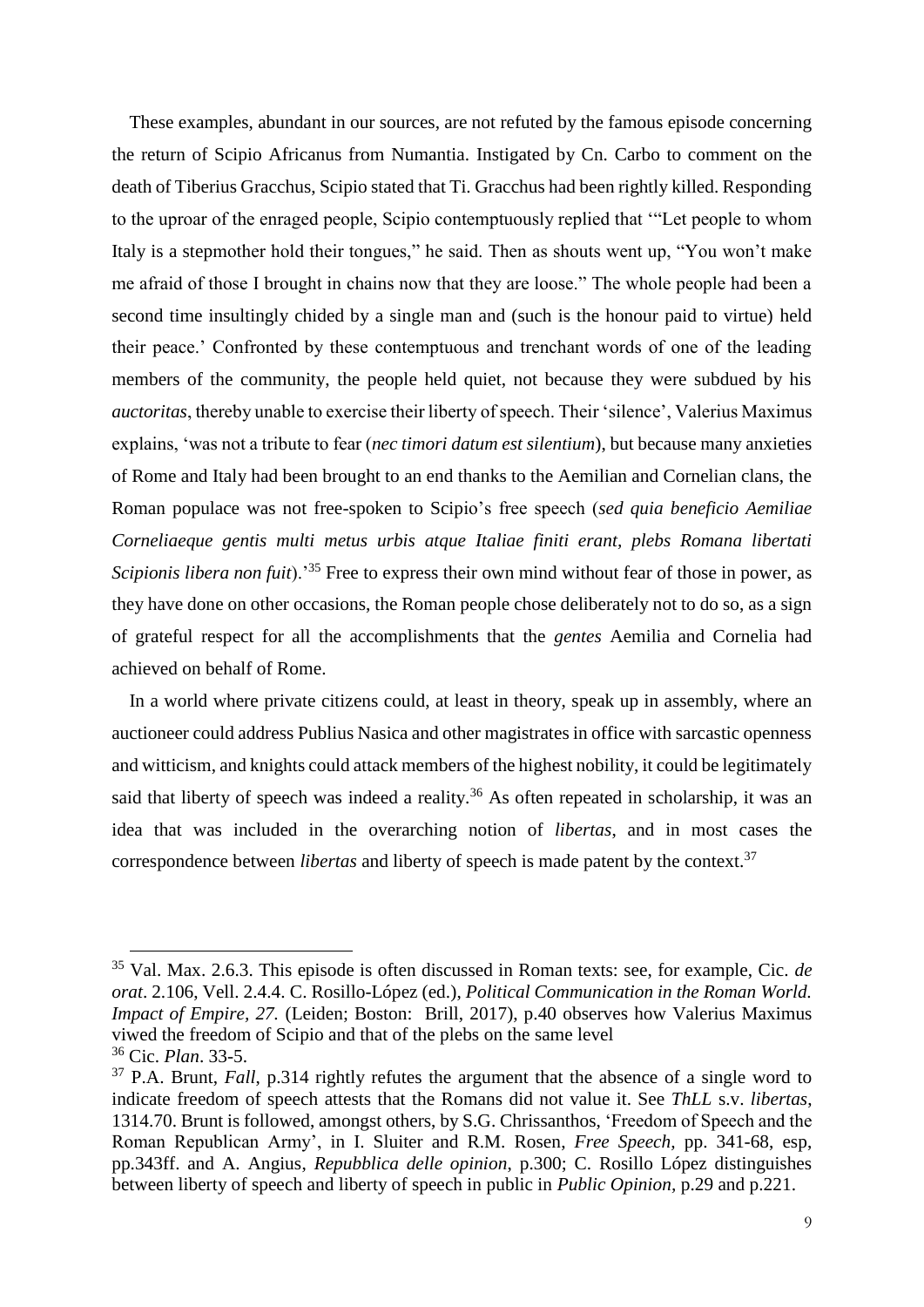Most importantly, a public statement of one's own mind could be described as either an expression of *libertas* or an act of *licentia*, depending on the application of the wider sociocultural and ethical framework to the specific context. On the whole, in the case of satires, for example, *libertas*, when applied to describe a speech act, always had a positive value, while *licentia* often implied going beyond the acceptable norm, indicating a form of free speech that could be legitimately perceived as threatening or that incited disapproval. 'The threat of *licentia*, and the way it could confront the audience with unpleasant truths, is always lurking behind the satirist' use of their *libertas*. And satire's critics will see *licentia* only.'<sup>38</sup>

In his *Facta et Dicta Memorabilia*, under the heading of *libere dicta aut facta*, Valerius Maximus states that: 'located between virtue and vice, [the liberty of a passionate spirit (*libertas autem vehementis spiritus*)] deserves praise (*laus*) if it has tempered itself beneficially, blame (*reprehensio*) if it has launched out where it should not. It is rather pleasant to the ears of the vulgar than approved in the minds of the wisest, being more often protected by the indulgence of others (*aliena venia*) than by its own good sense (*sua providentia*). But since it is my purpose to go through the parts of human life, let it be recounted with good faith on my side and judgment as itself (*propria aestimatio*) deserves.'<sup>39</sup>

Liberty of speech, Valerius Maximus tells us, is placed between virtue and vice. If operating within its perceived legitimate limits, it is conceived as an ability with a positive moral force; if, on the other hand, it oversteps its recognised boundaries, it is rather thought as a faculty of morally deplorable descriptive power. These boundaries are, in part, established, enforced and regulated by the audience. Rather than an intrinsic sense of self-regulation (*propria aestimatio*), it is the audience's indulgence (*venia*) that makes utterances into either free expression of one's mind, which thereby describe a virtuous situation, or into insulting slanders, which damage somebody's reputation, and shed a negative moral light on the described act.<sup>40</sup> The parameters that in this context establish the distinction between *libertas* and *licentia* are determined by the understanding of the *mos maiorum*, the customs of the ancestors and its related values, on the part of the audience, understood as the wider community at large. This set of social, cultural,

<sup>38</sup> I. Sluiter and R. M. Rosen, *Free Speech*, p.17.

<sup>39</sup> Val. Max. 6.2. *praef*. See C. Steel in C. Steel and H. Van der Blom (eds.), *Community and Communication: Oratory and Politics in Republican Rome (Oxford University Press, 2013),* pp.151-155, who discusses the case of Pompey and Mancia.

 $\frac{40}{40}$  Val. Max. 6.2.3 refers to the patience of the Roman people when confronted by the trenchant remarks of P. Scipio Africanus.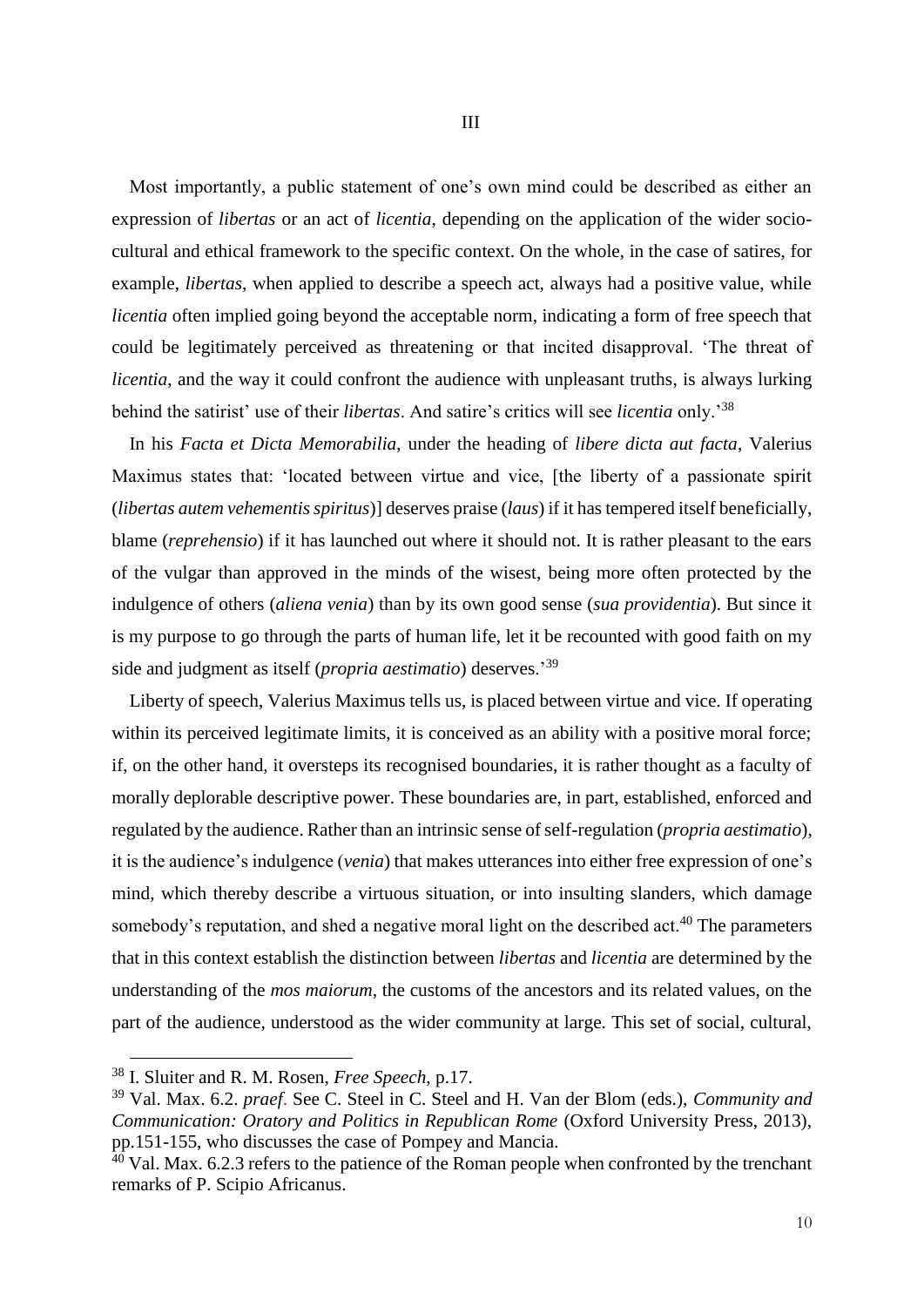and political norms that regulate both the public and the private sphere was based, the ancient theorists tell us, on *consensus multorum*, which transformed an individual disposition, personal judgment or choice (*mos*) into a *consuetudo*, a common usage shared by the whole community.<sup>41</sup> As these norms and values were in constant flux, the establishment of one specific model of ancestral behaviour and its related values depended on the *auctoritas* of the individual or group who proposed it as well as on the people, that is the largest section of society, who gave their consensus on this model and thereby transformed it into *consuetudo*. The *auctoritas* of the individual who performs a speech act delimitates a specific socio-cultural attitude about the modalities and extent of free speech, and, our sources tell us, is essential to the elaboration of the wider social *consensus* around them. Thus, when discussing the figure of the adviser, Quintilian states that 'the personality (*persona*) of the adviser also makes a lot of difference. If his illustrious past, his noble family, his age, or his fortune raises expectations, we must take care that what is said is not out of keeping with the man who says it. The opposite situation requires a humbler tone. For what is *libertas* in some is called *licentia* in others, and, while some need nothing but their personal authority (*auctoritas*), others can barely protect themselves by sound reasoning (*ratio*).'<sup>42</sup>

Thus, for example, the magistrate of Placentia, M. Catricius was inflamed by *libertas*, Valerius Maximus tells us, when he resisted the Roman consul's threatening request of hostages with a witty and, even arguably, disrespectful, response: if the consul had many soldiers with whom he could attack, the Placentian magistrate, on his part, had many years. The audience, in this case the Roman legions, ready to attack at the consul's command, 'stood amazed (*obstipuerunt*) as they beheld such sturdy remnants of old age. Carbo's ire having very little material on which to vent its fury, since it would take away but a very meagre life-space, collapsed upon itself.'43

On the other hand, if men of all sorts, and in particular those of low birth, attacked men of great *auctoritas*, their mockery is qualified as *licentia*. <sup>44</sup> Although Pompey tolerated even the attacks of people of low birth, his forbearance exposed him to further criticisms (*maledicere*). In his altercation against L. Libo before the censors, as mentioned above, Helvius Mancia of Formiae, son of a freedman and a very old man, launched his attacks against Pompey with an

<sup>41</sup> V. Arena, 'Informal Norms, Values, and Social Control in the Roman Participatory Context' in D. Hammer (ed.), *Companion to Greek Democracy and the Roman Republic: A Comparative Approach* (Chichester, U.K.- Malden, MA: Wiley-Blackwell, 2014), pp.217-238.

<sup>42</sup> Quint. *Inst. Or*. 3.8.48.

<sup>43</sup> Val. Max. 6.2.10.

<sup>44</sup> Val. Max. 6.2.4..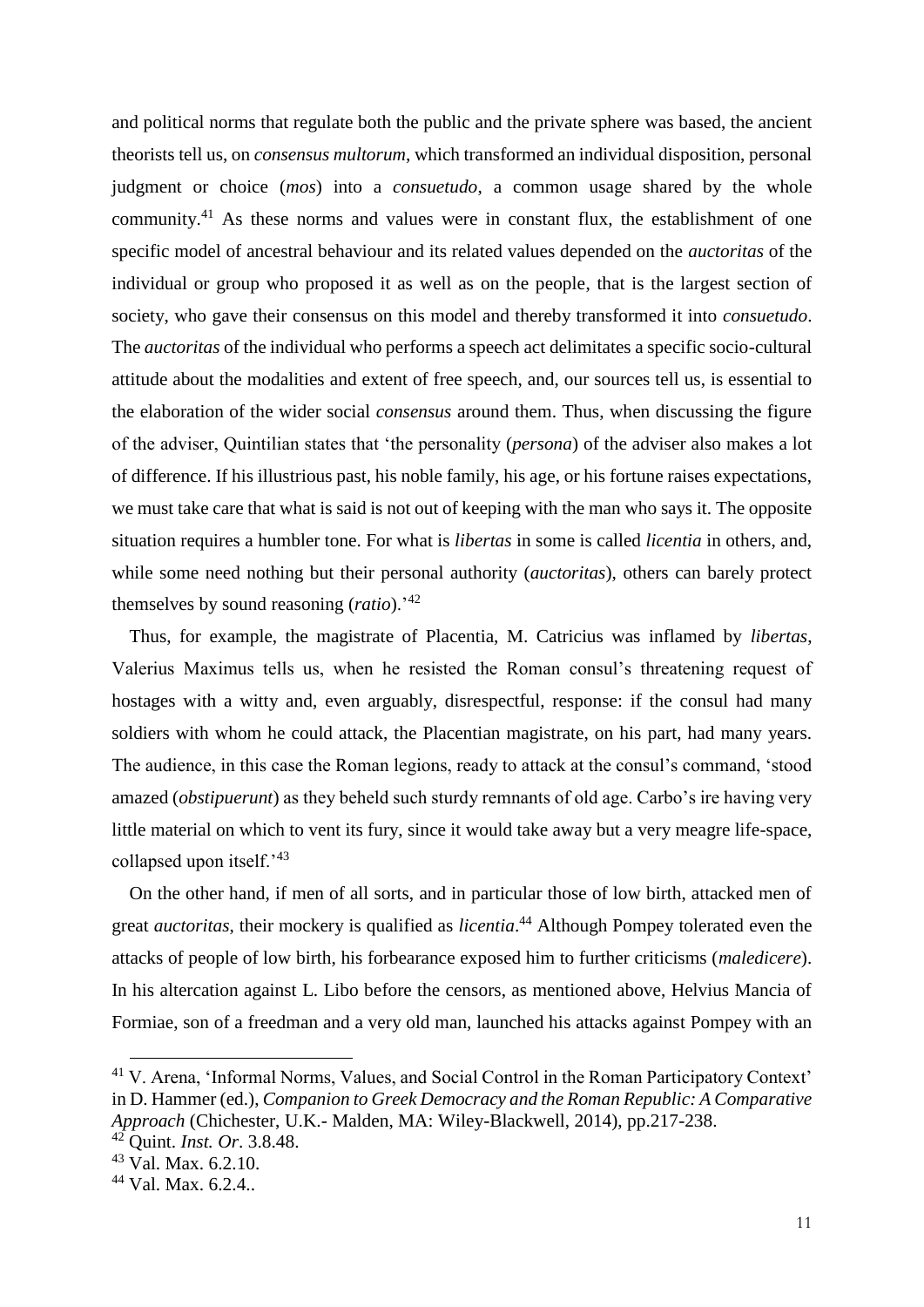intolerable attitude (*intolerabilis spiritus*) and at the Apollinarian games, on at least two occasions, as discussed earlier on, Diphilus accused Pompey of excessive power, displaying an attitude that Valerius Maximus describes as effrontery (*petulantia*), a far cry from the positive exercise of *libertas* of speech, exercised by men of *auctoritas*.

During the course of the Roman Republic, the regulation of the *regimen morum* was guaranteed by the censors, magistrates in charge of the *cura morum*, whose remit was the preservation and control of the traditional Roman values.<sup>45</sup> They were in charge of the *mores* of the whole community, and their sphere of intervention was so extensive that, alongside military discipline and magisterial abuse, it also included interference in private life; as Dionysius of Halicarnassus famously said, the censors seemed to exercise their authority even in the bedroom of Roman citizens.<sup>46</sup> Although the censors did not operate according to an established list of prescribed acts, they intervened against any deed that seemed contrary to 'the advantage of the state' and the well-being of the whole community, as also attested by the oath they took at the beginning of their mandate.<sup>47</sup> Those acts that fell under this category were, of course, open to interpretation and included those utterances that, perceived as inappropriate, were indeed conceived as acts of *licentia* rather than of *libertas*. The censors, Gellius tells us, reduced a man to the rank of an *aerarius*, no longer registered in his own century, but liable to pay the tribute, because in response to his question whether he had a wife, he joked that he indeed had a wife, but not the one he wanted. 'The censor, then,' Gellius tells us, 'reduced him to a commoner (*aerarius*) for his untimely quip, and added that the reason for this action was a scurrilous joke made in his presence (*causamque hanc ioci scurrilis apud se dicti subscripsit*).'<sup>48</sup> The classification of this speech act as an act of license that needed to be punished was determined by the personal judgment of the censor, who did not deem it fitting the *gravitas* and *auctoritas* of his high magistracy. In a similar vein, citing a passage from Book 7 of the *Memoirs* of Sabinus Masurius, Gellius reports the episode that took place under the censorship of Scipio Nasica and Marcus Popilius. When, in response to the question of why he took better care of himself than of his animal, the knight replied 'I take care of myself, but Statius, a worthless slave, takes care of the horse.' This answer, Sabinus Masurius seems to report, 'did not seem sufficiently respectful (*visum est parum esse reverens rensponsum*), and

 $\ddot{\phantom{a}}$ 

<sup>45</sup> Astin 1988.

<sup>46</sup> Dion. Hal. 20.13.2-3.

<sup>47</sup> Zon. 7.19.

 $48$  Gell. 4.20.5.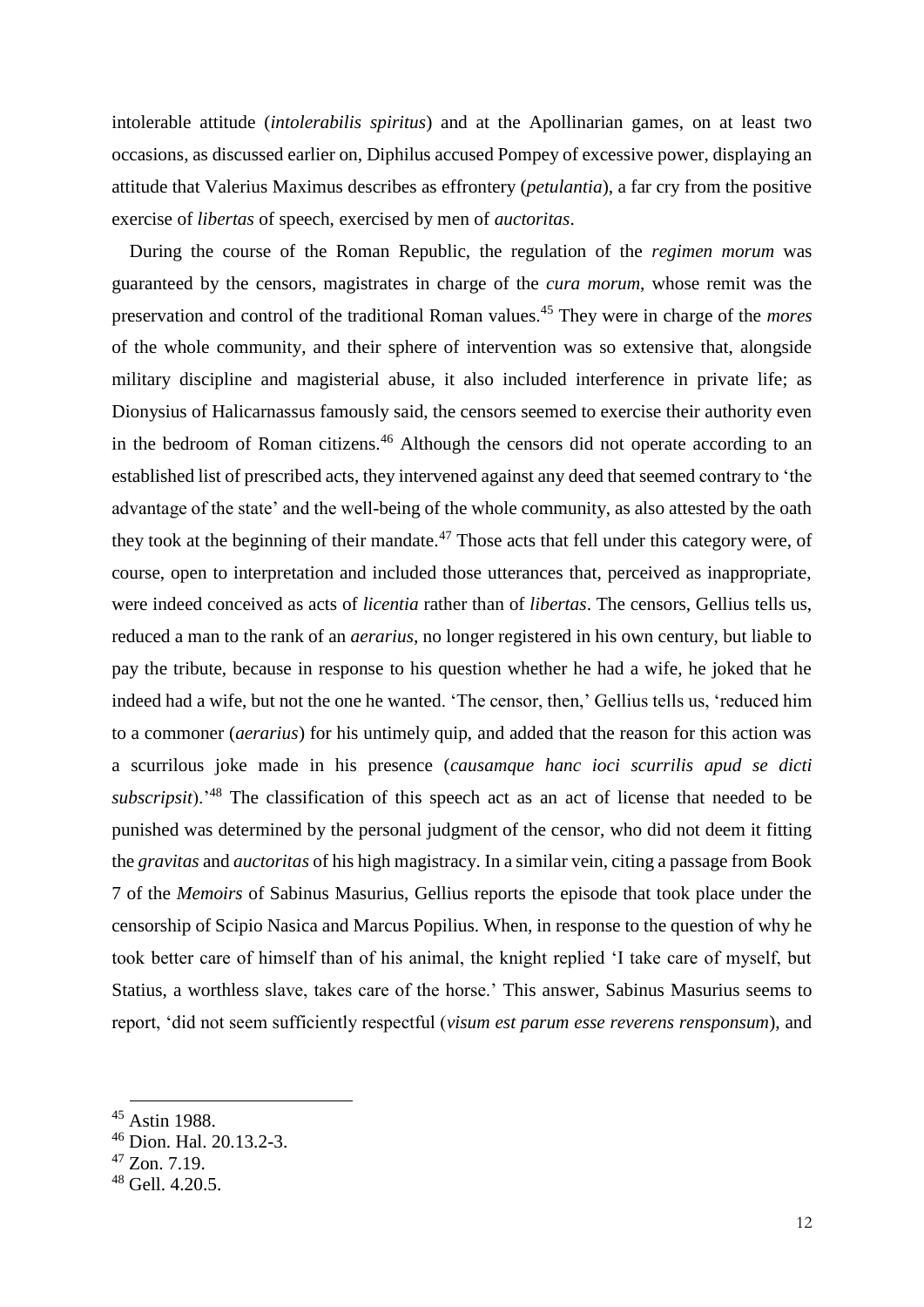the man was reduced to a commoner, according to custom (*ut mos est*).'<sup>49</sup> According to the *mos*, as interpreted by the censors, the utterance performed by the knight was judged disrespectful towards the censors, an act of licence, that earned the perpetrator of excessive free tongue a harsh punishment. It is important to observe that the *nota censoria* did not procure any permanent damage to a politician's career, as an individual could be reinstated to his previous status by the next censors, nor was it a legal sanction. Its effects were rather based on the consensus of the wider community: if the community at large had not acknowledged the complex of civic norms applied by the censors as core values of the society, the censors' action would have been void of any value.<sup>50</sup> Nor did the general edict of the praetor seem to alter this framework. The praetor, who gave a suit against anyone who committed or instigated *convicium*, originally understood as the concerted shouting of insults and later as chanting or bawling in public, did so if he judged that the insults had acted *adversos bonos mores*. 51

Far from being a matter of subjective right, the ability to speak one's own mind was a moral quality, which was positioned between two opposites, liberty of speech and licence. Although, as Rachel Langland splendidly shows, these exemplary episodes preserved in Valerius Maximus, to which one can add those attested in Gellius, functioned as moral tools whose purpose was to mediate between the universal of moral rules and the particulars of a specific historical context, the issue of liberty of speech highlights more specifically the rhetorical nature of Roman values.<sup>52</sup>

 $\ddot{\phantom{a}}$ 

<sup>49</sup> Gell. 4.20.11. See also Liv. 27.11.12 about L Metellus, expelled from the Senate in 209 while ranking as *quaestorius.* 'Then the rest of the *album senatorium* was made up, with eight men made *praeteritus,* among whom was M. [sic – L.] Caecilius Metellus, notorious as having advised the desertion of Italy after the disaster at Cannae.' Thanks are due to Lee Moore, who drew my attention to these cases. In his unpublished dissertation (p. 231), Lee Moore raises the hypothesis that 'M. Cornelius Maluginensis, expelled from the Senate in 174 while ranking as praetorius, might have suffered this because of a joke he had made 6 years prior.' Cf. Gell. 10.6 on the remarks of Claudia, the daughter of Appius Claudius Caecus, at the end of the plays where she had been a spectator. The *plebeian aediles* Gaius Fundanius and Tiberius Sempronius imposed a fine upon her because of her arrogant language against the people, which they perceived as damaging 'the dignity of Roman conduct.' It is probable that the aediles could exercise this form of censorship as the magistrates responsible of *ludi* and their public order.

<sup>50</sup> G. Clemente, 'I censori e il senato: i mores e la legge', *Athenaeum* 104 (2016), pp.446-500. <sup>51</sup> Dig. 47.10.15.2-12; A.W. Lintott, *Violence in republican Rome* (Oxford: Clarendon, 1968),

<sup>8-10</sup> and on general edict *de iniuriis* Gaius 3.220; Dig. 47.10.15.2-12 and 47.10.25ff.

<sup>52</sup> R. Langlands, 'Roman Exempla and Situation Ethics: Valerius Maximus and Cicero's de Officiis', *JRS* (101) 2011, pp.100-122. On the relation between ethics and rhetoric see Ead., *Exemplarity Ethics in Ancient Rome* (Cambridge: Cambridge University Press, 2018), pp.109- 11.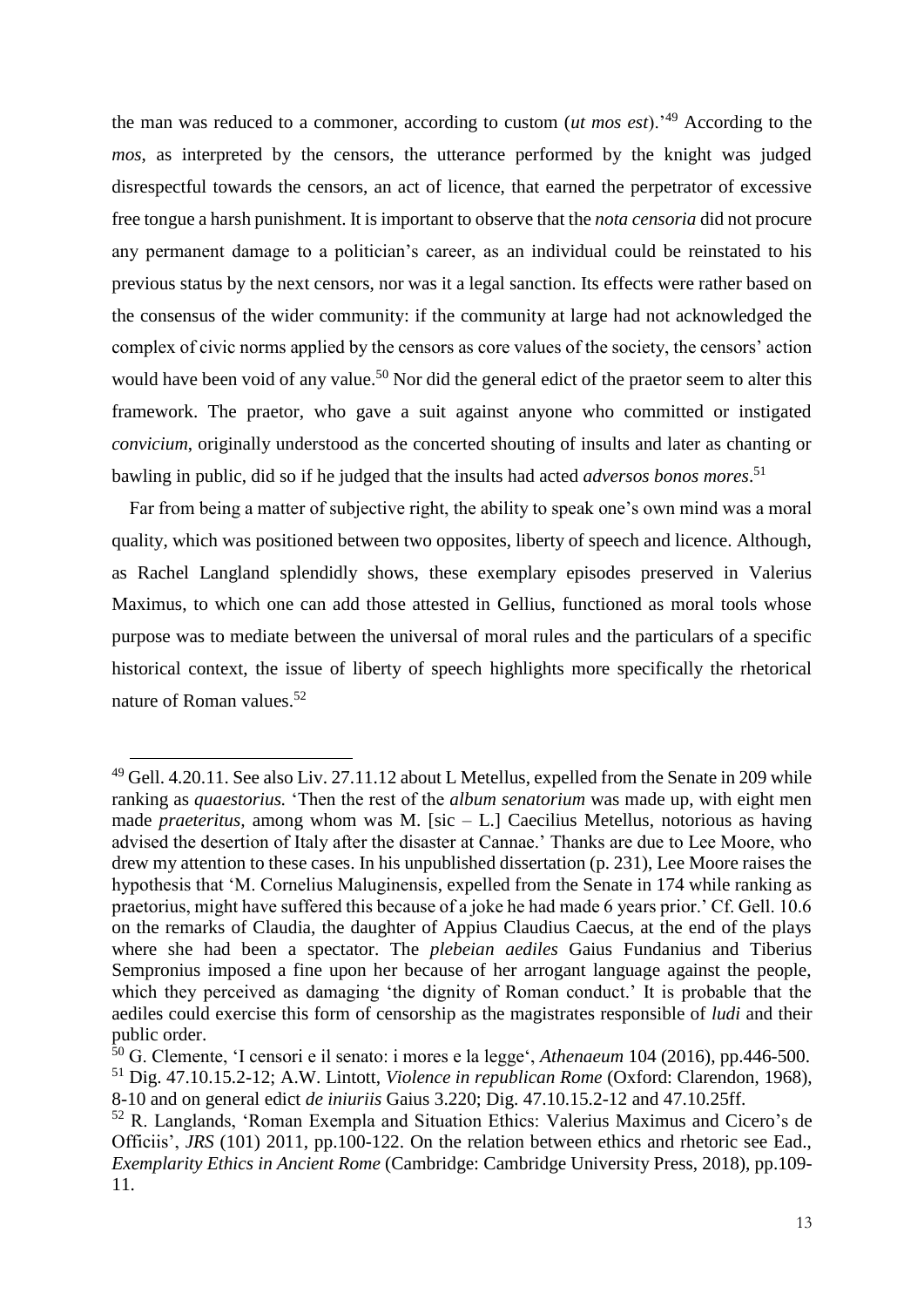If Roman exemplarity acknowledges the proximity between virtues and vices and invites learners to reflect about the boundaries between them, functioning as 'situation ethics', the neighbouring nature of these moral qualities had also a function in rhetorical arguments as it could also be exploited, as rhetorical treatises show, to persuade the audience of the validity of one's own cause.

As attested by these texts of the late Republic and early empire, this technique, called *distinctio*, or, in Greek, *paradiastole*, allows for re-describing an action by adopting the opposite evaluative term so as to shed a different moral light on the action under discussion and win the audience over.<sup>53</sup>

Discussing the *genus deliberativum*, the author of the *Rhetorica ad Herennium* states that one has to show that the virtues wielded by one's opponent consist of qualities contrary to those adopted, so 'if it is at all possible,' the author says, 'we shall show that what our opponent calls justice is cowardice, and sloth, and perverse generosity; what he has called wisdom we shall term impertinent, babbling, and offensive cleverness (*quam prudentiam appellarit, ineptam et garrulam et odiosam scientiam esse dicemus*); what he declares to be temperance we shall declare to be inaction and lax indifference; what he has named courage we shall term the reckless temerity of a gladiator.'<sup>54</sup> A very similar list of examples of neighbouring virtues and vices, to which, Cicero warns in the *Partitiones Oratoriae*, we should pay attention so as not to be deceived by our adversaries, includes precisely a certain way of speaking: as for the author of the *Rhetorica ad Herennium prudentia*, wisdom, that, given the context seems to include wisdom of spoken words, could be passed for an *inepta*, *garrula et odiosa scientia*, a foolish, chatty and offensive knowledge, so for Cicero *prudentia disputandi*, wise ability to discuss, could be passed for *concertatio captatioque verborum*, a "controversy and feint of words" and *vis oratoria*, the "powerful force of oratory", for *inanis quaedam profluentia loquendi*, a "certain empty flux of speaking." <sup>55</sup> In his rhetorical treatise, discussing the peculiar traits of the unskilled orator, Quintilian states that such an orator tends frequently to be rude, and prefaces this point as a way of explanation by observing that 'moreover, there is a close connection between virtues and vices, which enables rudeness to pass for frankness, rashness

<sup>&</sup>lt;sup>53</sup> The importance of this classical rhetorical figure for early modern authors has been brought to the fore by Q. Skinner, *Reason and Rhetoric in the Philosophy of Hobbes* (Cambridge: Cambridge University Press, 1996) and more recently revisited in Id., *From Humanism to Hobbes: Studies in Rhetoric and Politics* (Cambridge: Cambridge University Press, 2018), esp. pp.89- 117.

 $54$  Rhet. Her. 3.3.6.

<sup>55</sup> Cic. *Part. Or*. 2.23.81.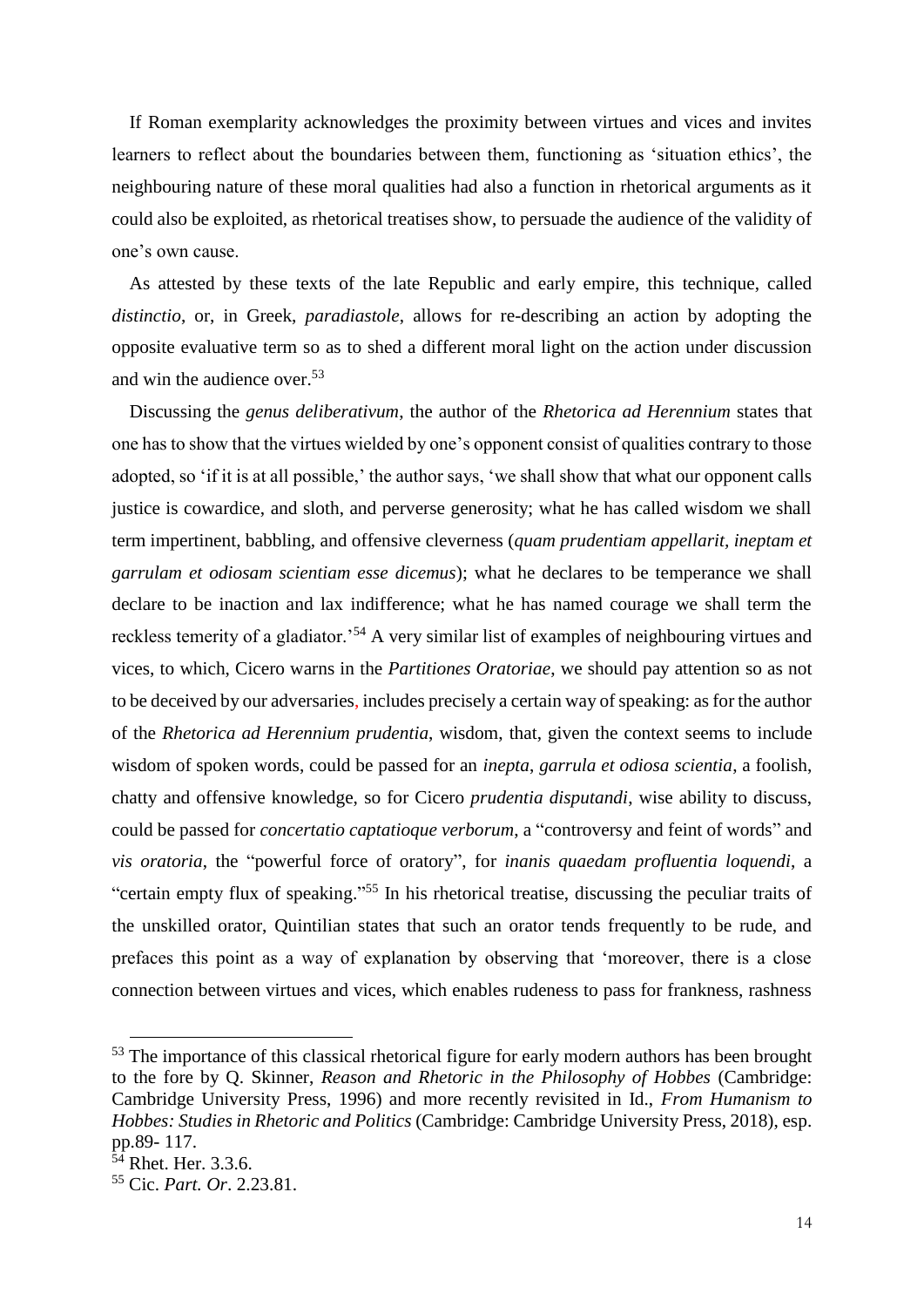for courage, and extravagance for abundance'. Now the unskilled speaker is more openly and more frequently rude, even endangering his clients, and often also himself. But this itself earns good opinions, because people are only too pleased to listen to what they would not have been prepared to say themselves.'<sup>56</sup> This is also applicable, Quintilian continues in Book 5, in the case of judicial oratory. 'The point here', he argues, 'is that, if he [our opponent, in this case the accuser] has spoken ineffectively, his actual words should be quoted; if he has used energetic and vigorous language, we should restate the facts in our own milder terms. (Cicero does this in *Pro Cornelio*: "He touched the document.") This can be combined with a defence move; for example, if we have to defend a debauchee, we can say "He has been charged with having a somewhat liberal life-style." Similarly, a mean man can be called "thrifty," a slanderer "outspoken".<sup>57</sup>

As attested by these examples, among the standard instances of *paradiastole* that recur in Roman rhetorical texts, the other instance that is often repeated is that of the slanderous utterances that can be re-described as frank statements, an expression of free speech. As Quintilian himself points out, this technique, emphasised almost excessively by Cornelius Celsus, found full elaboration in Aristotle: 'Aristotle makes another point,' Quintilian tells us, 'which Cornelius Celsus later stressed almost too much, namely that, as virtues and vices are, in a way, next door to each other, we should be prepared to replace words by their nearest neighbours, calling a foolhardy man brave, a prodigal generous, a miser thrifty. The procedure also works the other way. It is true that the real orator, the good man, will never do this, unless led into it by the public interest.'<sup>58</sup>

As Quintilian explains in Book 8, rationalising the theory of the *paradiastole*, no one in Rome truly thought that liberty of speech signified the same thing as the liberty of slander, but rather that a certain action in a certain context could be described by one as the exercise of free speech and by another as sheer slander.<sup>59</sup> Whether the orator who applies this re-description is successful will depend on the audience and their moral and social norms.

 $\ddot{\phantom{a}}$ 

<sup>56</sup> Quint. *Inst. Or.* 2.12.4. Cf. Quint. *Inst. Or*. 4.2.75-7.

<sup>57</sup> Quint. *Inst. Or*. 5.13.27.

<sup>58</sup> Quint. *Inst. Or*. 3.7.25; Cornelius Celsus 7fr. Marx. On Aristotle see Arist. *Rhet*. 1.1367a.29- 1367b.30, where he explains how this nature of virtue enables one to denigrate virtuous actions by assigning them the names of neighbouring vices and, vice versa, to justify moral actions by assigning them the names of neighbouring virtues, so that even the choleric man may be passed for open and frank Cf. Arist. *EN* 2.6. (1106b36-1107a5). Langland, *Exemplary Ethics*, p.125, claims that Roman exempla are often positioned on the boundaries between virtues and their related vices to encourage ethical reflection.

<sup>59</sup> Quint. *Inst. Or*. 8.6.36.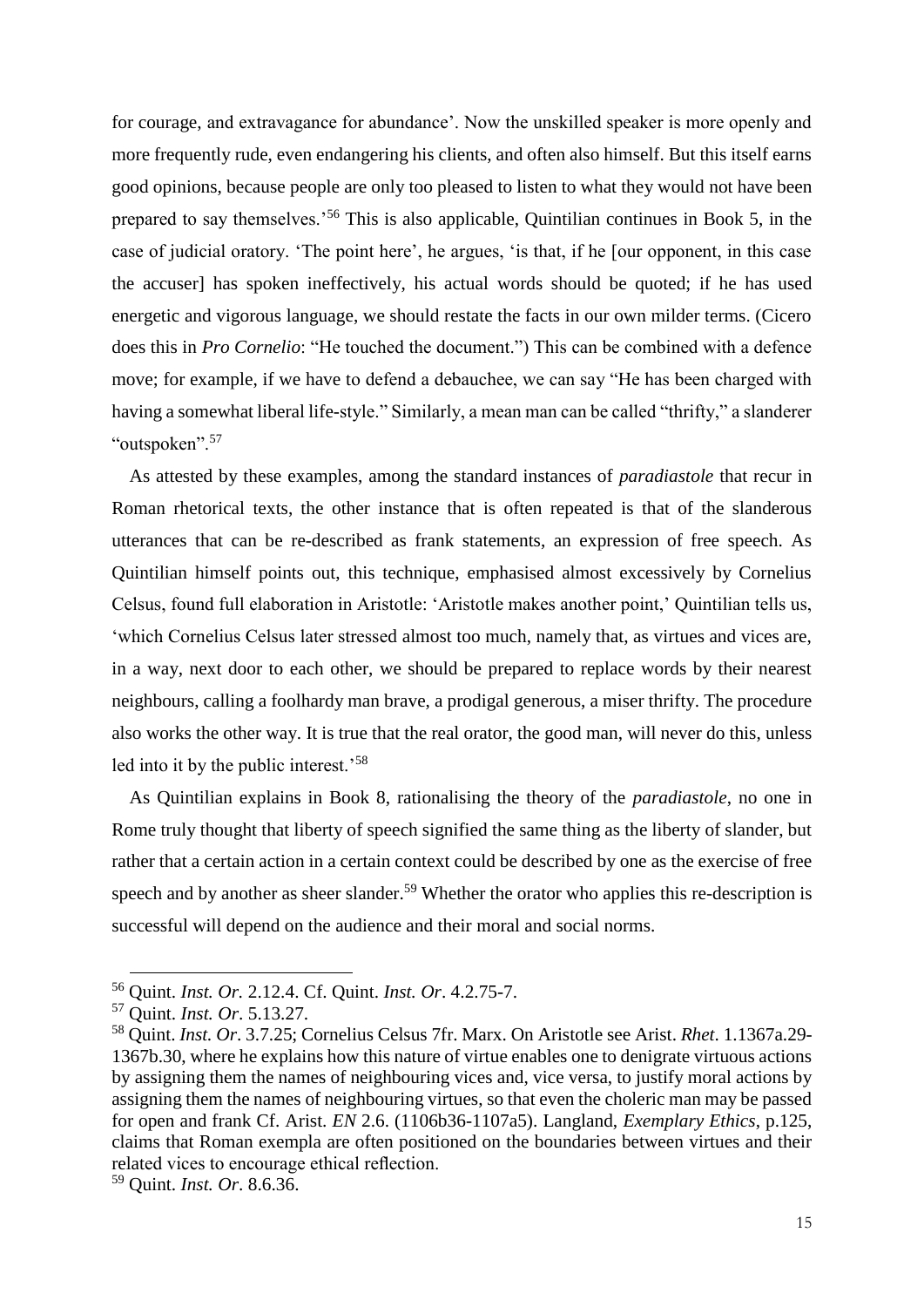Since in the late Republic liberty of speech was understood as a quality with a positive descriptive force, it could be adopted in rhetorical arguments to win the audience over to one's cause in two fashions: first, as discussed above, to place the action under dispute in a different moral light; second, to enhance the audience's emotions towards the concerned action, which, as a result of a successful re-description, should either inspire an afresh acquired sympathy or a newfound outrage.

Thus, the author of the *Rhetorica ad Herennium* refers to frankness of speech (*licentia*), that is 'when talking before those to whom we owe reverence or fear, we yet exercise our right to speak out', as a figure of speech (*exornatio*), 'which can be handled with pungency, which, if too severe, could be mitigated or with pretence' to render it more agreeable to the audience.<sup>60</sup> The aim of this figure, as Quintilian explains, is to intensify emotions, and some people, he tells us, call this figure *exclamatio*. <sup>61</sup> If an utterance is described as an exercise of liberty of speech, not only will it be evaluated in positive terms, but it will also solicit a positive emotional response towards it and the whole affair involved.

From the above discussion, it follows that an utterance is an action that can have a positive moral quality, thereby being described as an exercise of liberty of speech, or rather a negative moral quality, thereby being described as an act of slander. Because of its very nature, therefore, liberty of speech in Rome could not have been the subject of legal protection.

In the late Republic, according to an account informed by Stoic philosophy, the formulation of an utterance was conceptualised as the ability that distinguishes human beings from the wild beasts. This ability, as Cicero clearly states, fulfils two essential functions in society: first, it unites human beings in society together; second, it allows men to learn from one another. According to this account, Nature provides human beings with *ratio*, which manifests itself in

<sup>60</sup> *Rhet. Her*. 4.36.48-37.50, where the reference to a *ius nostrum* does not denote the existence of a legal right to speak freely, but rather, as clear from the context and the labelling of the issue as *licentia*, the exercise of a natural *facultas* that belongs to human beings. See *ThLL* s.v. *licentia*, 7.2.1354.55 for the positive meaning of *licentia* (as related to *licere*) attested in the Republic alongside the well-known notion of *intemperantia*. See also Rufin. p.33: *parrhesia, oratio libera, quam Cornificius licentiam vocat*. On this point see discussion in Scarpat, *Parrhesia greca*, p.133 whose discussion of *licentia* as objective liberty to act or speak is not convincing. Cf. Cic. *Att*. 9.2a.2 (=169SB): talking about Pompey, Cicero states that 'furthermore, he knows that a complaint from him on that subject would be out of court (*deinde etiam scit ἀπαρρησίαστον esse in ea causa querelam suam*).' On the adjective see Pol. 22.12.2. <sup>61</sup> Quint. *Inst. Or*. 9.2.27. See also Quint. *Inst. Or*. 9.3.99 and Rutilius 2.18.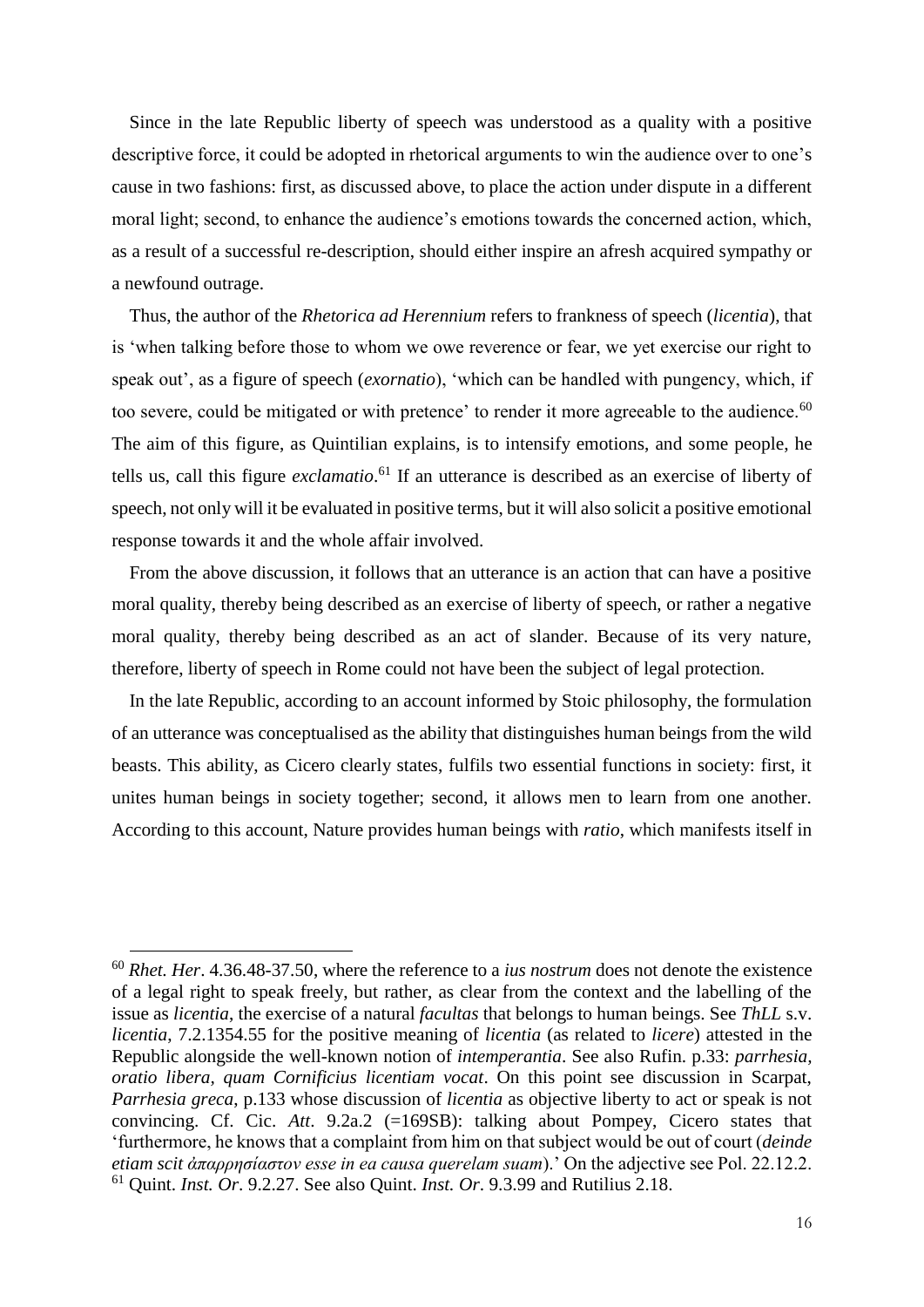the faculty of speech. It follows that speech is the rational ability that distinguishes human beings from animals and that enables a 'life of sociable rationality or rational sociability.'<sup>62</sup>

As Cicero argues in the *de re publica*, it was the *vinculum sermonis* that brought society together, '[Reason] likewise, when it found men uttering unformed and confused sounds with unpractised voices, separated these sounds into distinct classes, imprinting names upon things just as distinguishing marks are sometimes placed upon them, thus uniting the race of men, solitary before, by the pleasant bond of communication by speech.<sup>563</sup> Developing this point in the *de officiis*, he then states that 'it seems we must trace back to their ultimate sources the principles of fellowship and society that Nature has established among men. The first principle is that which is found in the connection subsisting between all the members of the human race; and that bond of connection is reason and speech (*eius autem vinculum est ratio et oratio*), which by the processes of teaching and learning, of communicating, discussing, and reasoning associate men together and unite them in a sort of natural fraternity. In no other particular are we farther removed from the nature of beasts; for we admit that they may have courage (horses and lions, for example); but we do not admit that they have justice, equity, and goodness; for they are not endowed with reason or speech (*sunt enim rationis et orationis expertes*). This, then, is the most comprehensive bond that unites together men as men and all to all; and under it the common right to all things that Nature has produced for the common use of man is to be maintained.'<sup>64</sup>

However, not only has the faculty of speech enabled the formation of society and allowed its functioning by persuading people and curbing excessive, potentially destructive, passions, but also, as Cicero makes Balbus argue in the *de natura deorum*, it facilitated the learning and teaching that empowered a community to operate properly: 'then take the gift of speech, the queen of arts as you are fond of calling it—what a glorious, what a divine faculty it is! In the first place it enables us both to learn things we do not know and to teach things we do know to others; secondly it is our instrument for exhortation and persuasion, for consoling the afflicted and assuaging the fears of the terrified, for curbing passion and quenching appetite and anger;

 $62$  J. Allen, 'The Stoics on the origin of language and the foundations of etymology', in D. Frede and B. Inwood (eds.), *Language and Learning* (Cambridge: Cambridge University Press, 2005), p.27. On the role of *logos* in building a society M. Schofield, *The Stoic Idea of the City* (Cambridge: Cambridge University Press, 1991), p.67 ff, esp. p.72.

<sup>63</sup> Cic. r*ep*. 3.3. See also Cic. *fin*. 2.45. See also the reference to the ability to speak in the context of the discussion of the power of eloquence at Cic. *de inv.* 1.4.5. Cf. Cic. *De orat*. 1. <sup>64</sup> Cic. *off*. 1.50-1. See also Cic. *off*. 1.12. On the role of eloquence that enabled the persuasion of the people to *ratio* and the foundation of society see Cic. *de inv*. 1.1-2.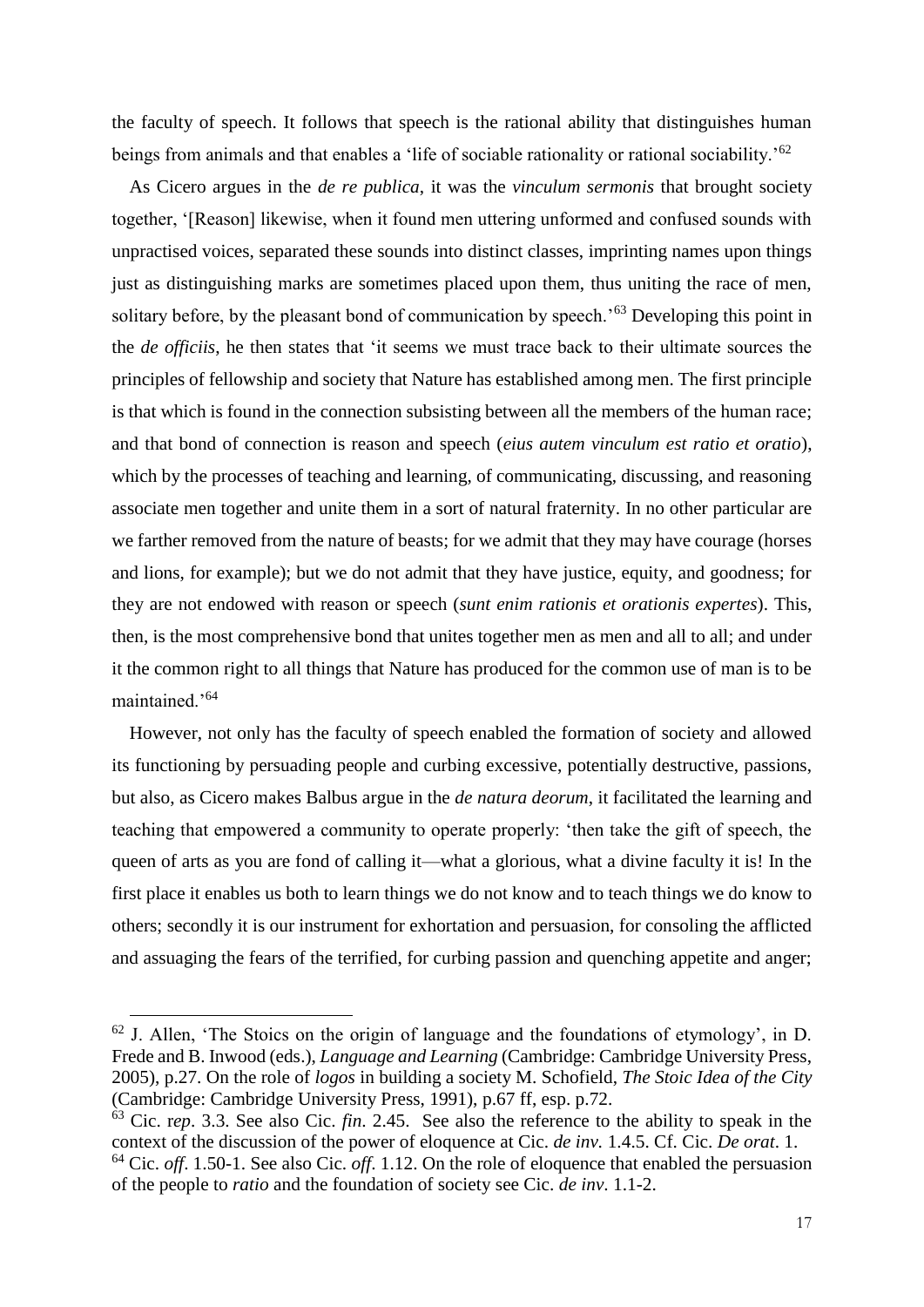it is this that has united us in the bonds of justice, law and civil order, this that has separated us from savagery and barbarism.'<sup>65</sup>

Speaking was, therefore, considered a distinctive ability of human nature, which could gain a positive or a negative moral quality according to how its use was judged in relation to the context.<sup>66</sup>

The important insight that these texts show is that in Rome liberty of speech was understood as a virtuous quality, closely bordering its correspondent vice, rather than an action or field of actions that should be protected by law. One does not legislate on a human quality of speaking freely, no more than one does not legislate on the quality of being courageous.

IV

To be sure, in the course of the Republic it is possible to observe the implementation of laws and legal proceedings that in both private and public spheres protected the individual or the community (although the latter is rather controversial) against slander. These legal means, which should be rightly understood as limiting the liberty of speech in Rome, aimed at protecting the receiver of the attacks, as opposed to the right of an individual to express freely his opinion.

The XII Tables, the *actio de iniuria*, or the *lex Cornelia de iniruria et maiestate*, despite their varying degrees of historical reliability, all potentially show an attempt to protect citizens against slanderous attacks, which, in the case of criminal proceedings such as the *quaestio pro publica utilitate*, could be constructed as a defence of those in power.<sup>67</sup>

<sup>65</sup> Cic. *de nat, deorum* 2.148-9.

<sup>66</sup> Cic. *leg.* 1.26-7: having listed the gifts of Nature to humans, such as *celeritas* of the mind, the senses, a bodily form (*figura corporis*), upright posture, and facial expressions, he adds 'I will pass over the special faculties and aptitudes of the other parts of the body, such as the varying tones of the voice and the power of speech, which is the most effective promoter of human intercourse (*omitto opportunitates habilitatesque reliqui corporis, moderationem vocis, orationis vim, quae conciliatrix est humanae maxime societatis*).'

<sup>67</sup> XII Tables, 8.1 Crawford. On the meaning of *occentare* see Fest. p.191L s.v. *occentassint* with discussion in Momigliano, *Review Discussion* of 'L. Robinson, *Freedom of Speech*', pp. 120-124. Cf. Cic. *Tusc*. 4.4. On the procedure *de iniuria* see Andrew Borkowski and P. du Plessis, *A textbook Roman Law*, (Oxford: Oxford University Press, 2010, 4th ed.), pp.338-42. For its historical consideration see A. Angius, *Repubblica delle opinioni*, p.93 ff. See the famous cases of Accius and Lucilius Rhet. ad Her. 1.24; 2.19. On the famous case of the poet Naevius see Gell. 3.3.15; Naev. *Pall*. 72–74 r.3 = 69–71 W.; *Pall*. 113 r.3 = Inc. 27 W.; and the cautionary note of G. Manuwald, 'Censorship', pp.96-7 who considers the possibility of these verses as utterances of comedy slaves, with a metaliterary dimension. On the *lex Cornelia*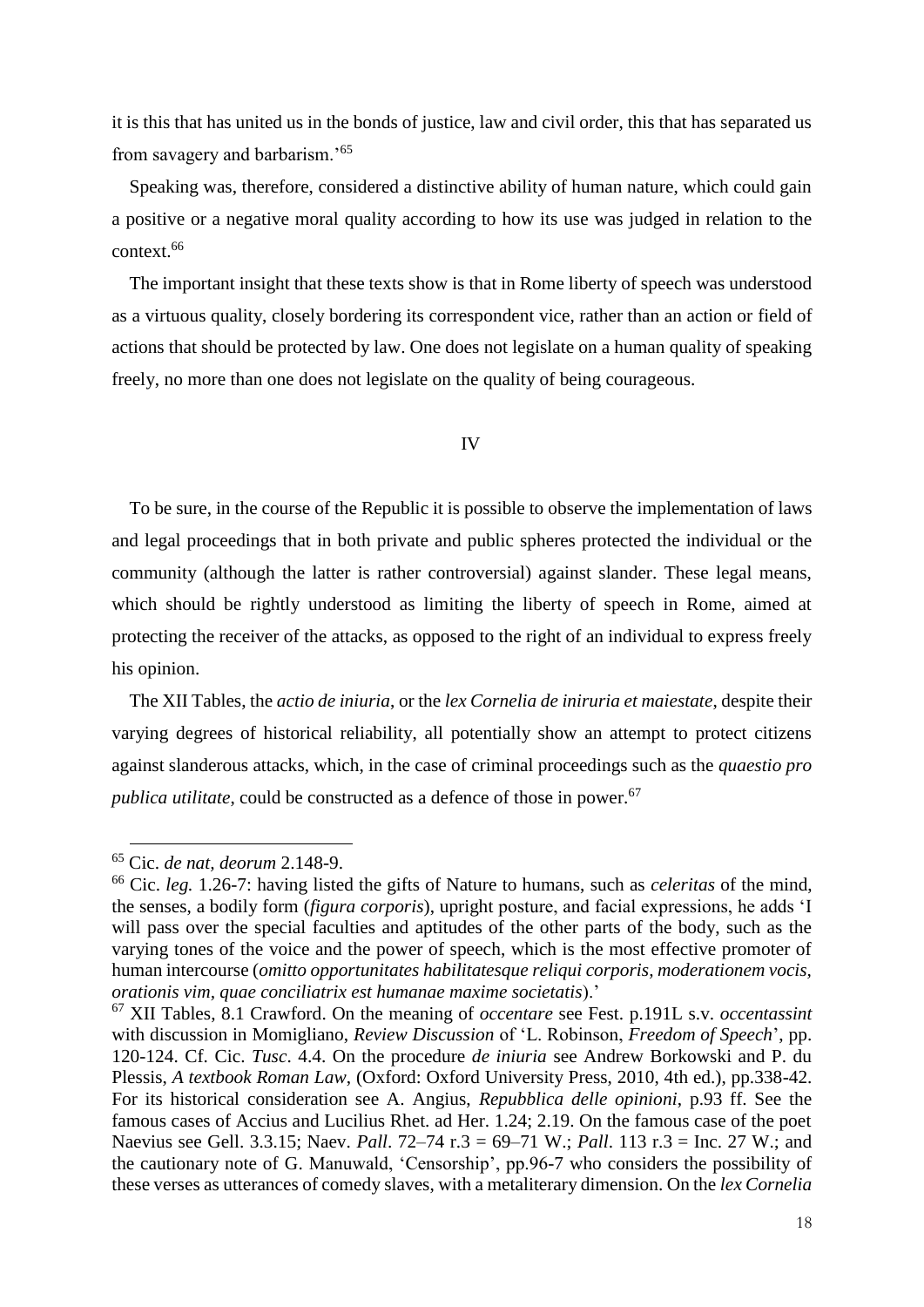However, although the existence of legal means that limit the liberty of speech is certainly intrinsically related to the issue of the actual exercise of free speech, it should not be confused with the existence of a right to speak freely.

If liberty of speech could easily be interpreted as irreverent *licentia*, this potential shift renders manifest that, therefore, liberty of speech was not conceived as a right, since speaking up could not otherwise have been considered as a sign of impertinence. As Konstan argues in his study on the Greek notion of *parrhesia*, 'the exercise of a right cannot be considered an abuse of the right. *Parrhesia* in the democracy ought to be wholly positive.'<sup>68</sup>

It appears evident that the Roman citizens of the Republic could indeed speak freely and, at least in theory, not only men of *auctoritas* were entitled to do so. Although speaking freely appears to be conceived as a quality that is more appropriate to men of *auctoritas*, it does not follow that, as Kloesel and Momigliano suggest, liberty of speech was mainly a matter of *auctoritas*. As the historical reconstruction above shows, although unprotected by law, the Roman people at large was endowed with the faculty to speak their own mind. This could indeed have been frowned upon, but not forbidden – as a punishment, the thief or the squanderer were deprived of their possibility to address assembly.

However, this power to speak freely was not a matter of right, but rather the exercise of a personal ability, constitutive of human nature, that was regulated by contemporary social norms.

It follows that the question concerning the possibility of private citizens to address a *contio* in terms of either the exercise of a civic and political right proper of Roman citizens or a discretional concession by the presiding magistrate is ill posed. Roman citizens, I have argued, did not have a *right* to speak freely; they had an ability to do so, which, on the whole, they exercised, albeit, of course, within the legal limitations of the period. The exercise of this ability was considered an act of free expression or, rather, of impudent slander according to circumstances judged by contemporary social norms. In other words, speaking freely was not a matter of right, because it was the positive moral quality that characterised a natural ability

*de iniuria et de maiestate* (Dig. 47.10.5) and its content see P.A. Brunt, *Fall*, pp.316-7, who considers only the *lex Cornelia de maiestate* of historical nature; *contra* R.E. Smith, 'The law of libel at Rome', *Classical Quarterly* 1 (1951), pp.169-79; A.D. Manfredini, *La diffamazione verbale nel diritto romano* (Milano: Giuffrè, 1979), pp.223-45 and most recently C. Bur, *La citoyenneté dégradée: une histoire de l'infamie à Rome (312 av. J.-C. 96 apr. J.-C.)* (Rome: École fançaise de Rome, 2018), pp.338-40. See also Cic. *rep*. 4. 11-12 on the role of the censors rather than the theatre stage as the appropriate locus to exercise checks on abusive language. <sup>68</sup> D. Konstan, 'The Two Faces', p.3.